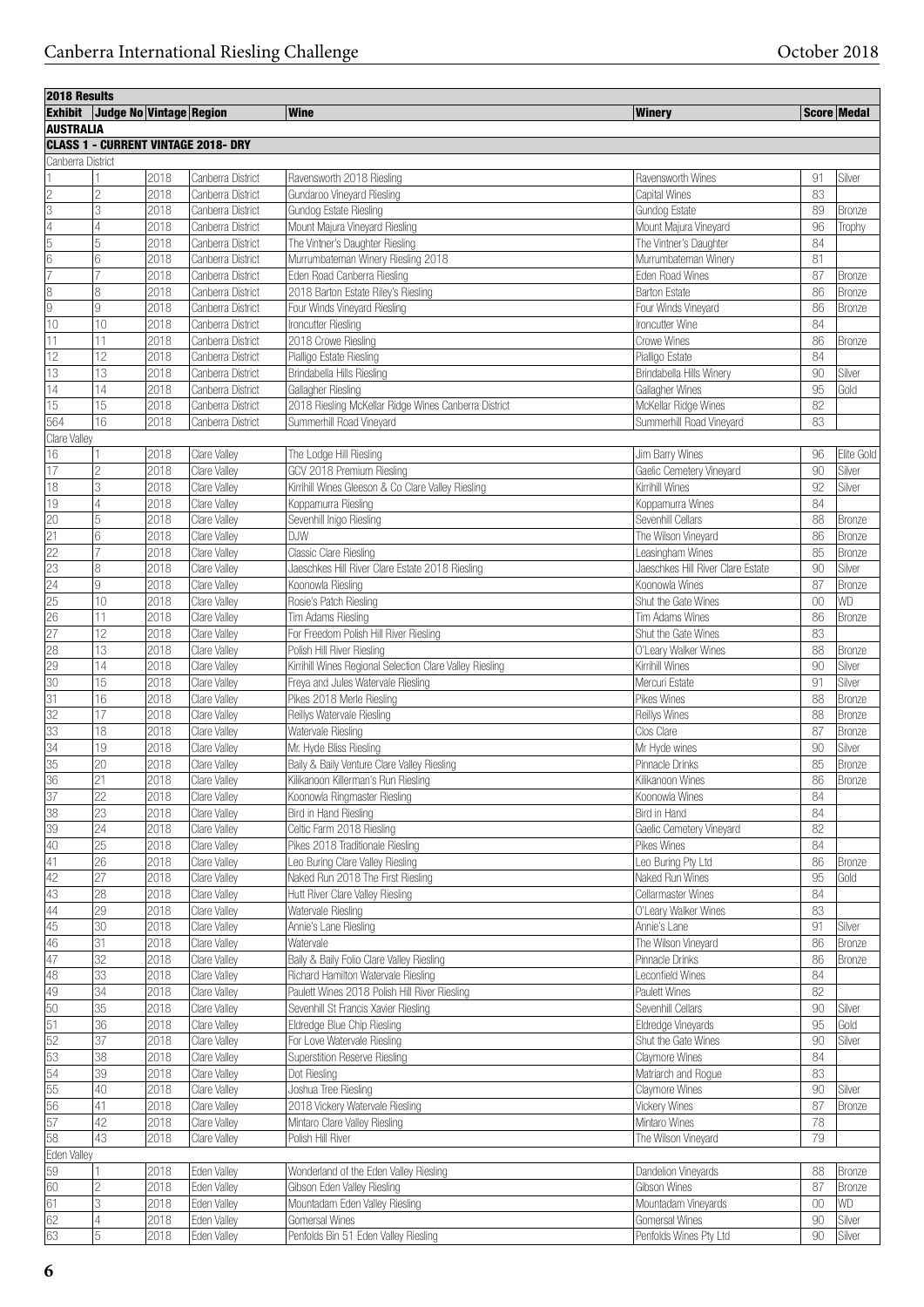| 2018 Results     |                         |      |                |                                               |                             |        |               |
|------------------|-------------------------|------|----------------|-----------------------------------------------|-----------------------------|--------|---------------|
| <b>Exhibit</b>   | Judge No Vintage Region |      |                | <b>Wine</b>                                   | <b>Winery</b>               |        | Score Medal   |
| 64               | 16                      | 2018 | Eden Valley    | Reserve Riesling                              | Eden Hall Wines             | 86     | <b>Bronze</b> |
| 65               |                         | 2018 | Eden Valley    |                                               | Z Wines                     | 88     |               |
|                  |                         |      |                | Z Wine [SAUL]                                 |                             |        | <b>Bronze</b> |
| 66               | 18                      | 2018 | Eden Valley    | Hentley Farm Riesling                         | Hentley Farm                | 88     | <b>Bronze</b> |
| $\overline{67}$  | 19                      | 2018 | Eden Valley    | St Hugo Eden Valley Riesling                  | St Hugo                     | 90     | Silver        |
| 68               | 10                      | 2018 | Eden Valley    | Poonawatta The Eden                           | Poonawatta                  | 90     | Silver        |
| 69               | 11                      | 2018 | Eden Valley    | Leo Buring Leonay Riesling                    | Leo Buring Pty Ltd          | 82     |               |
| 70               | 12                      | 2018 | Eden Valley    | Poonawatta ER Riesling                        | Poonawatta                  | 84     |               |
| $\overline{71}$  |                         |      |                |                                               |                             |        |               |
|                  | 13                      | 2018 | Eden Valley    | Springton Riesling                            | Eden Hall Wines             | 96     | Elite Gold    |
| 72               | 14                      | 2018 | Eden Valley    | 2018 'Nothing In Common' Eden Valley Riesling | Brothers at War             | 85     | <b>Bronze</b> |
| 73               | 15                      | 2018 | Eden Valley    | Pewsey Vale Vineyard Riesling                 | Pewsey Vale Vineyard        | 83     |               |
| $\sqrt{74}$      | 16                      | 2018 | Eden Vallev    | Green Room Riesling                           | Stage Door Wine Co          | 87     | <b>Bronze</b> |
| 75               | 17                      | 2018 | Eden Valley    | 2018 Eden Springs High Eden Riesling          | <b>Gatt Wines</b>           | 90     | Silver        |
| 76               | 18                      | 2018 |                | Z Wine [MAE]                                  | Z Wines                     | 86     | Bronze        |
|                  |                         |      | Eden Valley    |                                               |                             |        |               |
| $\overline{77}$  | 19                      | 2018 | Eden Valley    | Calabria Reserve Riesling                     | Calabria Family Wines       | 81     |               |
| 78               | 20                      | 2018 | Eden Valley    | McGuigan Shortlist Riesling                   | Australian Vintage Ltd      | 92     | Silver        |
| 79               | 21                      | 2018 | Eden Valley    | McLean's Farm Eden Valley Reserve Riesling    | Cellarmaster Wines          | 87     | <b>Bronze</b> |
| 80               | 22                      | 2018 | Eden Valley    | Family 2018 Eden Valley Riesling              | Rileys of Eden Valley       | 84     |               |
| 81               | 23                      | 2018 | Eden Valley    |                                               | <b>Elderton Wines</b>       | 85     |               |
|                  |                         |      |                | Elderton Eden Valley Riesling                 |                             |        | <b>Bronze</b> |
| 82               | 24                      | 2018 | Eden Valley    | The Row Riesling                              | The Collective Wine Company | 84     |               |
| 83               | 25                      | 2018 | Eden Valley    | Sandpiper Riesling                            | Thorn-Clarke Wines          | 95     | Gold          |
| 84               | 26                      | 2018 | Eden Valley    | Grant Burge Wines Thorn Eden Valley Riesling  | Grant Burge Wines           | 87     | Bronze        |
| 85               | 27                      | 2018 | Eden Valley    | Eden Trail Riesling                           | Thorn-Clarke Wines          | 92     | Silver        |
| 86               |                         |      |                |                                               |                             |        |               |
|                  | 28                      | 2018 | Eden Valley    | Calabria Bros Eden Valley Riesling            | Calabria Family Wines       | 82     |               |
| 87               | 29                      | 2018 | Eden Valley    | Wigan Riesling                                | Peter Lehmann Wines         | 87     | Bronze        |
| 88               | 30                      | 2018 | Eden Valley    | Leo Buring Eden Valley Riesling               | Leo Buring Pty Ltd          | 95     | Gold          |
| 89               | 31                      | 2018 | Eden Valley    | Forbes & Forbes Single Vineyard Eden Valley   | Forbes Wine Company Pty Ltd | 87     | Bronze        |
| 90               | 32                      | 2018 | Eden Valley    | 2018 Gatt High Eden Riesling                  | <b>Gatt Wines</b>           | 88     | Bronze        |
|                  |                         |      |                |                                               |                             |        |               |
| 91               | 33                      | 2018 | Eden Valley    | Cat Amongst the Pigeons Eden Valley Riesling  | Pinnacle Drinks             | 88     | Bronze        |
| Great Southern   |                         |      |                |                                               |                             |        |               |
| $\frac{92}{93}$  |                         | 2018 | Great Southern | 2018 MadFish Riesling                         | Howard Park Wines           | 86     | Bronze        |
|                  | 2                       | 2018 | Great Southern | The Sum Riesling                              | Castelli Estate             | 90     | Silver        |
|                  | 3                       | 2018 | Great Southern | Laissez Faire Riesling                        | Larry Cherubino Wines       | 85     | <b>Bronze</b> |
| $\frac{94}{95}$  |                         |      |                |                                               |                             |        |               |
|                  | 4                       | 2018 | Great Southern | Regional Riesling                             | Capel Vale Wines            | 86     | <b>Bronze</b> |
| 96               | 5                       | 2018 | Great Southern | Castelli Estate Riesling                      | Castelli Estate             | 00     | WD            |
| 97               | 6                       | 2018 | Great Southern | Ferngrove Orchid Cossack Riesling             | Ferngrove Wines             | 88     | Bronze        |
| 98               | 17                      | 2018 | Great Southern | Gilbert Wines Riesling                        | <b>Gilbert Wines</b>        | 86     | Bronze        |
| 99               | 8                       | 2018 | Great Southern | Duke's Single Vineyard Riesling               | Duke's Vineyard             | 86     | Bronze        |
|                  |                         |      |                |                                               |                             |        |               |
| 100              | l9                      | 2018 | Great Southern | Ad Hoc Wallflower Riesling                    | Larry Cherubino Wines       | 91     | Silver        |
| 101              | 10                      | 2018 | Great Southern | House of Plantagenet 'Angevin' Riesling       | Plantagenet Wines           | 93     | Silver        |
| 102              | 11                      | 2018 | Great Southern | Mount Trio Porongurup Riesling                | Mount Trio                  | 82     |               |
| 103              | 12                      | 2018 | Great Southern | Arcadia Riesling                              | Arcadia Wines               | 83     |               |
|                  |                         |      |                |                                               |                             |        |               |
| 104              | 13                      | 2018 | Great Southern | The Yard Riversdale Riesling                  | Larry Cherubino Wines       | 80     |               |
| 105              | 14                      | 2018 | Great Southern | West Cape Howe                                | West Cape Howe Wines        | 87     | Bronze        |
| 106              | 15                      | 2018 | Great Southern | Alkoomi White Label Riesling                  | Alkoomi Wines               | 89     | Bronze        |
| 107              | 16                      | 2018 | Great Southern | Trevelen Farm estate Riesling                 | Trevelen Farm               | 89     | Bronze        |
| 108              | 17                      | 2018 | Great Southern | Poacher's Ridge Riesling                      | Poacher's Ridge             | 84     |               |
|                  |                         |      |                |                                               |                             |        |               |
| 109              | 18                      | 2018 | Great Southern | Single Vineyard Whispering Hill Riesling      | Capel Vale Wines            | 84     |               |
| 110              | 19                      | 2018 | Great Southern | Galafrey Wines Reserve Riesling               | Galafrey Wines              | 90     | Silver        |
| 111              | 20                      | 2018 | Great Southern | Oranje Tractor Farm Riesling 2018             | Oranje Tractor Wine         | $90\,$ | Silver        |
| 112              | 21                      | 2018 | Great Southern | Magpie Hill Reserve Riesling                  | Duke's Vineyard             | 84     |               |
| 113              | 22                      | 2018 | Great Southern | Plan B! Dr. Riesling                          | Plan B! Wines               | 84     |               |
| 114              | 23                      |      |                |                                               |                             | 89     |               |
|                  |                         | 2018 | Great Southern | 3drops Riesling 2018                          | <b>3drops</b>               |        | <b>Bronze</b> |
| $\overline{115}$ | 24                      | 2018 | Great Southern | Kerrigan + Berry Riesling                     | Hay Shed Hill Wines         | 85     | Bronze        |
| 547              | 25                      | 2018 | Great Southern | Roustabout Overseers Riesling                 | Capel Vale Wines            | 90     | Silver        |
| 551              | 26                      | 2018 | Great Southern | Cellar Exclusive Riesling                     | Capel Vale Wines            | 88     | Bronze        |
| Mudgee           |                         |      |                |                                               |                             |        |               |
|                  | 1                       |      |                |                                               |                             |        |               |
| 116              |                         | 2018 | Mudgee         | Robert Stein Reserve Riesling                 | Robert Stein Winery         | 84     |               |
| $\overline{117}$ | 2                       | 2018 | Mudgee         | Bunnamagoo Estate 2018 Riesling               | Bunnamagoo Estate Wines     | 84     |               |
| 118              | 3                       | 2018 | Mudgee         | Robert Stein Dry Riesling                     | Robert Stein Winery         | 87     | Bronze        |
| 119              | $\vert 4$               | 2018 | Mudgee         | Moothi Estate Riesling 2018                   | Moothi Estate               | 85     | Bronze        |
| Orange           |                         |      |                |                                               |                             |        |               |
|                  |                         |      |                |                                               |                             |        |               |
| 120              | 11                      | 2018 | Orange         | Dry Riesling                                  | Brangayne of Orange         | 92     | Silver        |
| 121              | 2                       | 2018 | Orange         | Carillion Origins GM198 Clone Riesling        | Carillion Wines             | 91     | Silver        |
| 122              | 3                       | 2018 | Orange         | Pepper Tree Limited Release Riesling          | Pepper Tree Wines           | 86     | Bronze        |
| 123              | 4                       | 2018 | Orange         | Gilbert by Simon Gilbert Riesling             | Gilbert Family Wines        | 81     |               |
| 124              | 5                       | 2018 | Orange         | 2018 Riesling                                 | Brangayne of Orange         | 82     |               |
|                  |                         |      |                |                                               |                             |        |               |
| 125              | 6                       | 2018 | Orange         | Colmar Estate Block 6 Riesling                | Colmar Estate               | 84     |               |
| 126              | 17                      | 2018 | Orange         | Cooks Lot allotment 333 Riesling              | Cook Family Estate          | 83     |               |
| 127              | 8                       | 2018 | Orange         | Colmar Estate Block 5 Riesling                | Colmar Estate               | $88\,$ | Bronze        |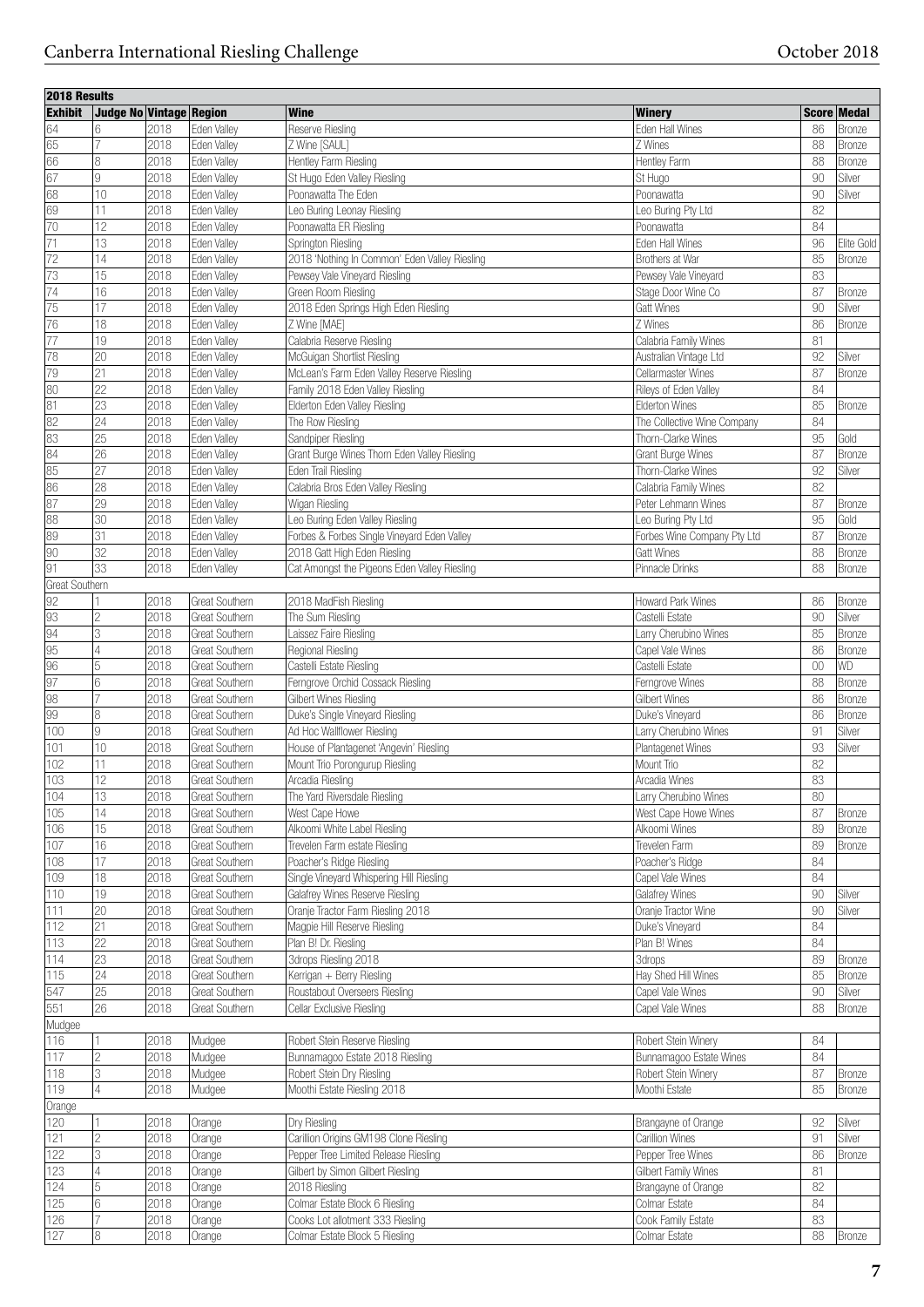| 2018 Results      |                         |      |                                                 |                                                                            |                             |        |               |
|-------------------|-------------------------|------|-------------------------------------------------|----------------------------------------------------------------------------|-----------------------------|--------|---------------|
| <b>Exhibit</b>    | Judge No Vintage Region |      |                                                 | <b>Wine</b>                                                                | <b>Winery</b>               |        | Score Medal   |
| Tasmania          |                         |      |                                                 |                                                                            |                             |        |               |
| 128               | 11                      | 2018 | Tasmania                                        | Devil's Corner Riesling                                                    | Brown Family Wine Group     | 85     | <b>Bronze</b> |
| 129               | 2                       | 2018 | Tasmania                                        | Bangor Lagoon Bay Riesling                                                 | Bangor Vineyard             | 91     | Silver        |
| 130               | 3                       | 2018 | Tasmania                                        | Devil's Corner Resolution Riesling                                         | Brown Family Wine Group     | 82     |               |
| 131               | 4                       | 2018 | Tasmania                                        | Gala Estate Vinevard                                                       | Gala Estate                 | 90     | Silver        |
|                   |                         |      |                                                 |                                                                            |                             |        |               |
| 132               | 5                       | 2018 | Tasmania                                        | <b>Frevcinet Riesling</b>                                                  | Freycinet Vineyard Pty Ltd  | 85     | <b>Bronze</b> |
| 133               | 6                       | 2018 | Tasmania                                        | Craigie Knowe Estate Riesling                                              | Craigie Knowe Vineyard      | 83     |               |
| 134               | $\overline{7}$          | 2018 | Tasmania                                        | Chartley Estate Riesling                                                   | Chartley Estate             | $00\,$ | <b>WD</b>     |
| 567               | 8                       | 2018 | Tasmania                                        | Wellington & Wolfe Session Wine                                            | Wellington & Wolfe Wines    | 81     |               |
| Various           |                         |      |                                                 |                                                                            |                             |        |               |
| 135               | 501                     | 2018 | Mount Gambier                                   | Peter Thompson Wines                                                       | Peter Thompson Wines        | 91     | Silver        |
| 136               | 502                     | 2018 | Strathbogie Ranges                              | The Victorian Strathbogie Ranges 2018 Riesling                             | Wine by Sam                 | 84     |               |
| 137               | 503                     | 2018 | Central Victoria                                | Pacha Mama                                                                 | Wine Unplugged              | $00\,$ | <b>WD</b>     |
| 138               | 504                     | 2018 | Grampians                                       | Montara Grampians Old Vines Single Vineyard Riesling                       | Montara Grampians Wines     | 95     | Gold          |
| 139               | 505                     | 2018 | Coonawarra                                      | Raidis Estate 'The Kid' Riesling                                           | Raidis Estate               | 84     |               |
| 140               | 506                     | 2018 | Limestone Coast                                 | <b>Estate Riesling</b>                                                     | Patrick of Coonawarra       | 84     |               |
|                   |                         |      |                                                 |                                                                            |                             | 82     |               |
| 141               | 507                     | 2018 | Central Victoria                                | Whistle and Hope Riesling                                                  | Whistle and Hope Wines      |        |               |
| 142               | 508                     | 2018 | Coonawarra                                      | Schoolhouse Riesling                                                       | Ladbroke Grove Wines        | 88     | <b>Bronze</b> |
| 143               | 509                     | 2018 | Grampians                                       | Best's Great Western Riesling                                              | Best's Wines Pty Ltd        | 84     |               |
| 144               | 510                     | 2018 | Nagambie Lakes                                  | Tahbilk 2018 Riesling                                                      | Tahbilk Pty Ltd             | 84     |               |
| 145               | 511                     | 2018 | Southern Highlands                              | Tertini Yaraandoo Vineyard Riesling 2018                                   | Tertini Wines               | 84     |               |
| 146               | 512                     | 2018 | Adelaide Hills                                  | 2018 Ashton Hills Vineyards Estate Riesling                                | Ashton Hills Vineyard       | 86     | <b>Bronze</b> |
| 147               | 513                     | 2018 | Mount Gambier                                   | DiGirgio Family Wines Kongorong Riesling                                   | DiGiorgio Family Wines      | 87     | Bronze        |
| 148               | 514                     | 2018 | Various                                         | Jacob's Creek Classic Riesling                                             | Jacob's Creek Wines         | 96     | Elite Gold    |
| 149               | 515                     | 2018 | Geelong                                         | Leura Park Riesling                                                        | Leura Park Estate           | 85     | Bronze        |
| 150               | 516                     | 2018 | Central Victoria                                | Tar & Roses Lewis Riesling                                                 | Tar & Roses                 | 84     |               |
|                   |                         |      |                                                 |                                                                            |                             |        |               |
| 151               | 517                     | 2018 | Barossa                                         | Jacob's Creek Barossa Signature Riesling                                   | Jacob's Creek Wines         | 00     | WD            |
| 152               | 518                     | 2018 | Adelaide Hills                                  | Longview Iron Knob Riesling                                                | Longview Vineyard           | 87     | Bronze        |
| 153               | 519                     | 2018 | Southern Highlands                              | Cherry Tree Hill Riesling                                                  | Cherry Tree Hill Wines      | 77     |               |
| 154               | 520                     | 2018 | Geelong                                         | Dinny Goonan Single Vineyard Riesling                                      | Dinny Goonan Wines          | 84     |               |
| 155               | 521                     | 2018 | Geographe                                       | Talisman Riesling                                                          | Talisman Wines              | 90     | Silver        |
| 156               | 522                     | 2018 | Adelaide Hills                                  | 2018 Wirra Wirra The Lost Watch Riesling                                   | Wirra Wirra Vineyards       | 86     | <b>Bronze</b> |
| 157               | 523                     | 2018 | Geelong                                         | <b>Bromley Riesling</b>                                                    | <b>Bromley Wines</b>        | 84     |               |
| 158               | 524                     | 2018 | Barossa                                         | Wattle Brae Eden Valley Riesling                                           | Langmeil Winery             | 83     |               |
| 558               | 525                     | 2018 |                                                 |                                                                            |                             | 86     |               |
|                   |                         |      | Gippsland                                       | 2018 Riesling The Orchid Label                                             | The Gurdies Winery          |        | Bronze        |
|                   |                         |      | <b>CLASS 2 - CURRENT VINTAGE 2018- SEMI-DRY</b> |                                                                            |                             |        |               |
| Various           |                         |      |                                                 |                                                                            |                             |        |               |
| 163               | 501                     | 2018 | Great Southern                                  | Gilbert Wines Alira                                                        | <b>Gilbert Wines</b>        | 95     | Gold          |
| 164               | 502                     | 2018 | Orange                                          | Cargo Road Wines Riesling                                                  | Cargo Road Wines            | 83     |               |
| 165               | 503                     | 2018 | Eden Valley                                     | 2018 'The Grape Grower' Eden Valley Riesling                               | Brothers at War             | 86     | Bronze        |
| 166               | 504                     | 2018 | Mudgee                                          | Robert Stein Half Dry Riesling                                             | Robert Stein Winery         | 86     | Bronze        |
| 167               | 505                     | 2018 | McLaren Vale                                    | The Dry Dam Riesling                                                       | d'Arenberg                  | 94     | Silver        |
| 168               | 506                     | 2018 | Hilltops                                        | Lerida Estate Riesling                                                     | Lerida Estate               | 80     |               |
| 169               | 507                     | 2018 | Canberra District                               | Murrumbateman Winery Semi Dry Riesling 2018                                | Murrumbateman Winery        | 86     | Bronze        |
|                   |                         | 2018 |                                                 |                                                                            |                             |        |               |
| 170               | 508                     |      | Eden Valley                                     | The Impressionist Riesling                                                 | The Collective Wine Company | 83     |               |
| 171               | 509                     | 2018 | Great Southern                                  | Ferngrove Black Label Off-Dry Riesling                                     | Ferngrove Wines             | 85     | Bronze        |
| 172               | 510                     | 2018 | Grampians                                       | Montara Grampians Riesling                                                 | Montara Grampians Wines     | 88     | Bronze        |
| 173               | 511                     | 2018 | Great Southern                                  | Risky Business Luxe Riesling                                               | Risky Business Wines        | 97     | Trophy        |
| 174               | 512                     | 2018 | Orange                                          | Gilbert by Simon Gilbert Riesling RS13                                     | Gilbert Family Wines        | 87     | Bronze        |
| 175               | 513                     | 2018 | Coonawarra                                      | Old Station Riesling                                                       | Brand's Laira of Coonawarra | 90     | Silver        |
| 176               | 514                     | 2018 | Southern Highlands                              | Cherry Tree Riesling Off Dry                                               | Cherry Tree Hill Wines      | 85     | <b>Bronze</b> |
| 543               | 515                     | 2018 | Canberra District                               | Canberra District Riesling                                                 | Boutique Wines by CSU       | 85     | Bronze        |
| 566               | 516                     | 2018 | Canberra District                               | Helm Half Dry Riesling                                                     | Helm Wines                  | 87     | Bronze        |
|                   |                         |      |                                                 | <b>CLASS 3 - CURRENT VINTAGE 2018- SWEET INCLUDES BOTRYTIS AND EISWEIN</b> |                             |        |               |
|                   |                         |      |                                                 |                                                                            |                             |        |               |
| Various           |                         |      |                                                 |                                                                            |                             |        |               |
| 177               | 501                     | 2018 | Adelaide Hills                                  | Ein Riese                                                                  | Mr. Riggs Wine Co.          | 90     | Silver        |
| 178               | 502                     | 2018 | Gippsland                                       | <b>GWC Riesling</b>                                                        | Gippsland Wine Company      | 80     |               |
| 179               | 503                     | 2018 | Great Southern                                  | Plan B! 'OD' Riesling                                                      | Plan B! Wines               | 96     | Elite Gold    |
| 180               | 504                     | 2018 | Clare Valley                                    | Blossom 25 GRS Riesling                                                    | Shut the Gate Wines         | 85     | <b>Bronze</b> |
| 181               | 505                     | 2018 | Adelaide Hills                                  | Longview Epitome Late Harvest Riesling                                     | Longview Vineyard           | 91     | Silver        |
| 182               | 506                     | 2018 | Eden Valley                                     | Opulence                                                                   | Eden Hall Wines             | 83     |               |
|                   |                         |      |                                                 |                                                                            |                             |        |               |
| 183               | 507                     | 2018 | Great Southern                                  | Hay Shed Hill G40 Riesling                                                 | Hay Shed Hill Wines         | 87     | Bronze        |
| 184               | 508                     | 2018 | Clare Valley                                    | Bird in Hand Honeysuckle Riesling                                          | Bird in Hand                | 86     | Bronze        |
|                   |                         |      | CLASS 4 - OPEN VINTAGE 2015-17 - DRY            |                                                                            |                             |        |               |
| Canberra District |                         |      |                                                 |                                                                            |                             |        |               |
| 190               | 11                      | 2017 | Canberra District                               | Shaw Vineyard Estate Riesling                                              | Shaw Vineyard Estate        | 86     | Bronze        |
| 191               | 2                       | 2017 | Canberra District                               | Shaw Vineyard Estate Reserve Isabella Riesling                             | Shaw Vineyard Estate        | 81     |               |
| 192               | 3                       | 2017 | Canberra District                               | The Vintner's Daughter Riesling                                            | The Vintner's Daughter      | 83     |               |
| 193               | $\overline{4}$          | 2017 | Canberra District                               | Eden Road Canberra Riesling                                                | Eden Road Wines             | 84     |               |
|                   |                         |      |                                                 |                                                                            |                             |        |               |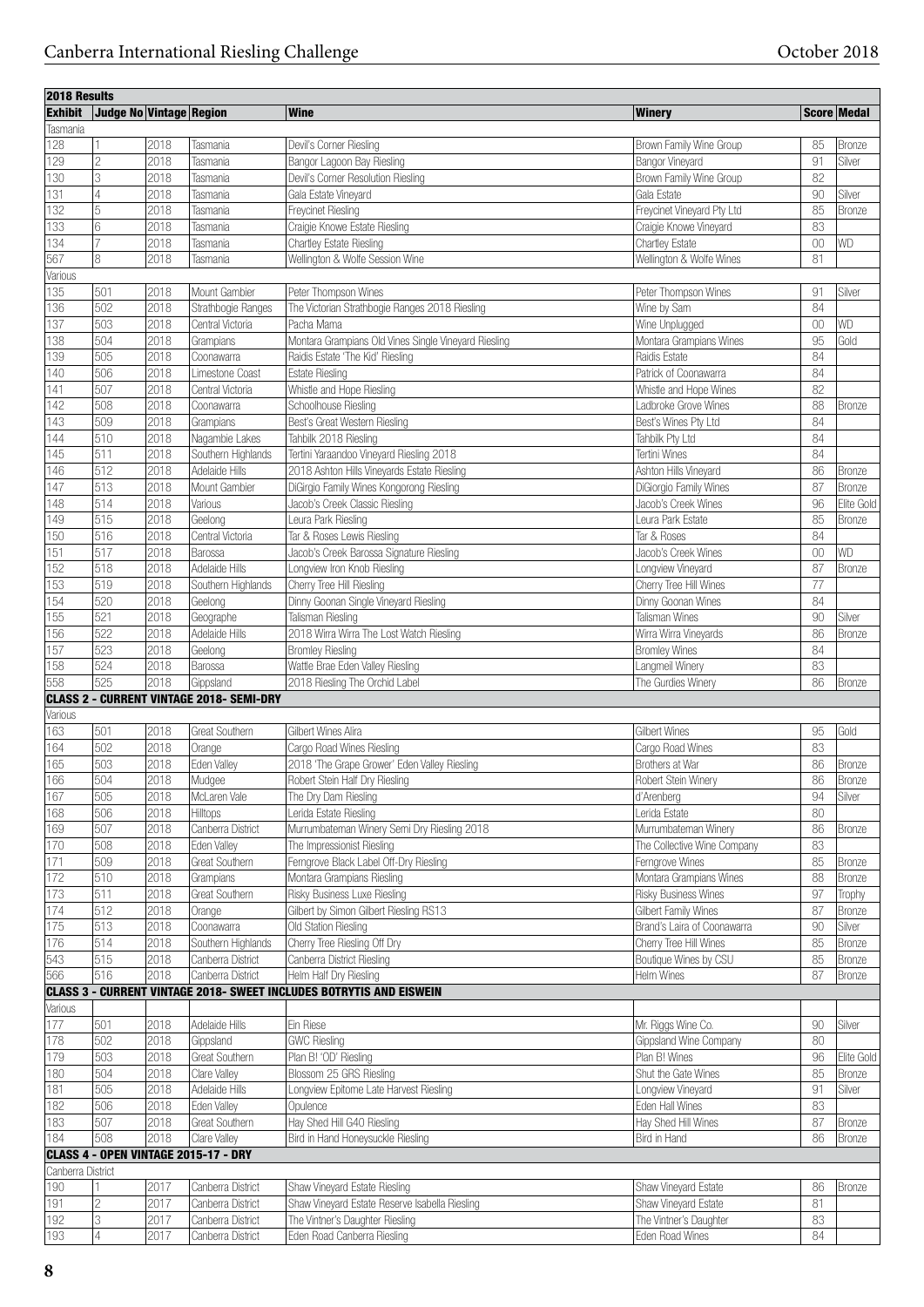| 2018 Results   |                         |      |                   |                                                                      |                                   |    |               |
|----------------|-------------------------|------|-------------------|----------------------------------------------------------------------|-----------------------------------|----|---------------|
| <b>Exhibit</b> | Judge No Vintage Region |      |                   | <b>Wine</b>                                                          | Winery                            |    | Score Medal   |
| 563            | 5                       | 2017 | Canberra District | Lake George Winery                                                   | Summerhill Road Vineyard          | 81 |               |
| 565            | 6                       | 2017 | Canberra District | 2017 The Whip Riesling                                               | Capital Wines                     | 86 | <b>Bronze</b> |
| Clare Valley   |                         |      |                   |                                                                      |                                   |    |               |
| 194            |                         | 2017 | Clare Valley      | Watervale                                                            | Mr. Riggs Wine Co.                | 83 |               |
|                | $\overline{c}$          | 2017 |                   | Jaeschkes Hill River Clare Estate 2017 Riesling                      | Jaeschkes Hill River Clare Estate | 85 |               |
| 195            |                         |      | Clare Valley      |                                                                      |                                   |    | <b>Bronze</b> |
| 196            | 3                       | 2017 | Clare Valley      | Mintaro Clare Valley Riesling                                        | Mintaro Wines                     | 86 | <b>Bronze</b> |
| 197            | 4                       | 2017 | Clare Valley      | <b>St Andrews Riesling</b>                                           | <b>Taylors Wines</b>              | 95 | Gold          |
| 198            | 5                       | 2017 | Clare Valley      | Stone Bridge Wines 2017 Riesling                                     | Stone Bridge Wines                | 86 | <b>Bronze</b> |
| 199            | 6                       | 2017 | Clare Valley      | Schobers Needle in a Haystack Riesling                               | Schobers Pty Ltd                  | 86 | <b>Bronze</b> |
| 200            |                         | 2017 | Clare Valley      | <b>Exquisite Collection Riesling</b>                                 | <b>Taylors Wines</b>              | 95 | Gold          |
| 201            | 8                       | 2017 | Clare Vallev      | Classic Clare Riesling                                               | Leasingham Wines                  | 90 | Silver        |
| 202            | 9                       | 2017 | Clare Valley      | Pioneer Road                                                         | Pioneer Road                      | 84 |               |
| 203            | 10                      | 2017 | Clare Valley      | Knappstein Clare Valley Riesling                                     | Knappstein Enterprise Winery      | 90 | Silver        |
| 204            | 11                      | 2017 | Clare Valley      | Mockingbird Hill Skilly Block Clare Valley Riesling                  | Cellarmaster Wines                | 87 | Bronze        |
| 205            | $\overline{12}$         | 2017 | Clare Valley      | Leo Buring Leonay Riesling                                           | Leo Buring Pty Ltd                | 89 | Bronze        |
| 206            | 13                      | 2017 | Clare Valley      | Cleanskin No. 53 Clare Valley Riesling                               | Pinnacle Drinks                   | 86 | <b>Bronze</b> |
|                |                         |      |                   |                                                                      |                                   |    |               |
| 207            | 14                      | 2017 | Clare Valley      | Kilikanoon Mort's Block Riesling                                     | Kilikanoon Wines                  | 83 |               |
| 208            | 15                      | 2017 | Clare Valley      | Kirrihill Wines E.B.'s The Settler Clare Valley Riesling             | Kirrihill Wines                   | 84 |               |
| 209            | 16                      | 2017 | Clare Valley      | The Florita Riesling                                                 | Jim Barry Wines                   | 84 |               |
| 210            | 17                      | 2017 | Clare Valley      | Drs' Cut Riesling                                                    | O'Leary Walker Wines              | 83 |               |
| 211            | 18                      | 2017 | Clare Valley      | Annie's Lane Quelltaler Riesling                                     | Annie's Lane                      | 83 |               |
| 212            | 19                      | 2017 | Clare Valley      | Paulett Wines 2017 Polish Hill River Riesling                        | <b>Paulett Wines</b>              | 88 | Bronze        |
| 213            | 20                      | 2017 | Clare Valley      | Mr. Hyde Bliss Riesling                                              | Mr Hyde wines                     | 87 | Bronze        |
| 214            | 21                      | 2017 | Clare Valley      | Tim Adams Skilly Ridge Riesling                                      | Tim Adams Wines                   | 96 | Elite Gold    |
| 215            | $\overline{22}$         | 2017 | Clare Valley      | Bird in Hand Riesling                                                | Bird in Hand                      | 91 | Silver        |
| 216            | 23                      | 2017 | Clare Valley      | Reillys Watervale Riesling                                           | Reillys Wines                     | 84 |               |
| 217            | $\overline{24}$         | 2016 | Clare Valley      |                                                                      | Mintaro Wines                     | 84 |               |
|                |                         |      |                   | Mintaro Clare Valley Riesling                                        |                                   |    |               |
| 218            | $\overline{25}$         | 2016 | Clare Valley      | windmill creek estate Riesling                                       | Windmill Creek Estate             | 89 | Bronze        |
| 219            | 26                      | 2016 | Clare Valley      | Mockingbird Hill Hayshed Block Single Vineyard Clare Valley Riesling | Cellarmaster Wines                | 95 | Gold          |
| 220            | 27                      | 2016 | Clare Valley      | Jaeschkes Hill River Clare Estate 2016 Riesling                      | Jaeschkes Hill River Clare Estate | 88 | Bronze        |
| 221            | $\overline{28}$         | 2016 | Clare Valley      | Society Premium Selection Clare Valley Riesling                      | <b>TWS Wholesale</b>              | 86 | Bronze        |
| 222            | 29                      | 2015 | Clare Valley      | Jaeschkes Hill River Clare Estate 2015 Riesling                      | Jaeschkes Hill River Clare Estate | 95 | Gold          |
| 223            | $\overline{30}$         | 2015 | Clare Valley      | Classic Clare Riesling                                               | Leasingham Wines                  | 84 |               |
| Eden Valley    |                         |      |                   |                                                                      |                                   |    |               |
| 224            |                         | 2017 | Eden Valley       | Pewsey Vale Vineyard 1961 Block Riesling                             | Pewsey Vale Vineyard              | 85 | Bronze        |
| 225            | $\overline{c}$          | 2017 | Eden Valley       | Heggies Vineyard Estate Riesling                                     | Heggies Vineyard                  | 87 | Bronze        |
| 226            | 3                       | 2017 | Eden Valley       | Penfolds Bin 51 Eden Valley Riesling                                 | Penfolds Wines Pty Ltd            | 85 | Bronze        |
| 227            | 4                       | 2017 | Eden Valley       | Barons of Barossa Eden Valley Riesling                               | TWS Wholesale                     | 90 | Silver        |
|                |                         |      | Eden Valley       |                                                                      | Peter Lehmann Wines               |    |               |
| 228            | 5                       | 2017 |                   | Wigan Riesling                                                       |                                   | 85 | Bronze        |
| 229            | 6                       | 2017 | Eden Valley       | 2017 'Nothing In Common' Eden Valley Riesling                        | Brothers at War                   | 91 | Silver        |
| 230            |                         | 2017 | Eden Valley       | 2017 Gatt High Eden Riesling                                         | Gatt Wines                        | 84 |               |
| 231            | 8                       | 2017 | Eden Valley       | BASEDOW'S Eden Valley Riesling                                       | <b>Basedow Wines</b>              | 87 | Bronze        |
| 232            | 9                       | 2017 | Eden Valley       | Jacob's Creek Steingarten Riesling                                   | Jacob's Creek Wines               | 83 |               |
| 233            | 10                      | 2017 | Eden Valley       | Portrait Riesling                                                    | Peter Lehmann Wines               | 90 | Silver        |
| 234            | 11                      | 2017 | Eden Valley       | 2017 Eden Springs High Eden Riesling                                 | Gatt Wines                        | 83 |               |
| 235            | 12                      | 2017 | Eden Valley       | St Hugo Eden Valley Riesling                                         | St Hugo                           | 87 | <b>Bronze</b> |
| 236            | 13                      | 2017 | Eden Valley       | Grant Burge Wines 'The Vigneron' Reserve Eden Valley Riesling        | Grant Burge Wines                 | 91 | Silver        |
| 237            | 14                      | 2017 | Eden Valley       | McGuigan Shortlist Riesling                                          | Australian Vintage Ltd            | 80 |               |
| 238            | 15                      | 2017 | Eden Valley       | Heirloom Eden Valley Riesling                                        | Heirloom Vineyards                | 84 |               |
| 239            | 16                      | 2017 | Eden Valley       |                                                                      |                                   | 84 |               |
|                |                         |      |                   | Saltram Mamre Eden Valley Riesling                                   | Saltram Wine Estate               |    |               |
| 240            | 17                      | 2017 | Eden Valley       | Eden Valley Riesling                                                 | St Hallett Wines                  | 86 | Bronze        |
| 241            | 18                      | 2017 | Eden Valley       | 2017 Kellermeister The Wombat General Riesling                       | Kellermeister Wines               | 90 | Silver        |
| 242            | 19                      | 2017 | Eden Valley       | Wattle Brae Eden Valley Riesling                                     | Langmeil Winery                   | 88 | Bronze        |
| 243            | 20                      | 2017 | Eden Valley       | Grant Burge Wines Thorn Eden Valley Riesling                         | Grant Burge Wines                 | 92 | Silver        |
| 244            | $\overline{21}$         | 2017 | Eden Valley       | Wolf Blass Gold Label Riesling                                       | Wolf Blass Wines Pty Ltd          | 84 |               |
| 245            | $\overline{22}$         | 2017 | Eden Valley       | Pewsey Vale Vineyard Riesling                                        | Pewsey Vale Vineyard              | 83 |               |
| 246            | $\overline{23}$         | 2017 | Eden Valley       | Avon Brae Eden Valley Riesling                                       | Cellarmaster Wines                | 83 |               |
| 247            | 24                      | 2016 | Eden Valley       | Hill & Valley Riesling                                               | Peter Lehmann Wines               | 88 | <b>Bronze</b> |
| 248            | $\overline{25}$         | 2016 | Eden Valley       | Artiste Riesling                                                     | The Collective Wine Company       | 84 |               |
| 249            | $\overline{26}$         | 2016 | Eden Valley       | Wigan Riesling                                                       | Peter Lehmann Wines               | 92 | Silver        |
|                |                         |      |                   |                                                                      |                                   |    |               |
| 250            | 27                      | 2016 | Eden Valley       | McGuigan Shortlist Riesling                                          | Australian Vintage Ltd            | 84 |               |
| 251            | 28                      | 2016 | Eden Valley       | Wolf Blass Gold Label Riesling                                       | Wolf Blass Wines Pty Ltd          | 85 | Bronze        |
| 252            | 29                      | 2015 | Eden Valley       | Wigan Riesling                                                       | Peter Lehmann Wines               | 95 | Gold          |
| 253            | 30                      | 2015 | Eden Valley       | Bethany 2015 Reserve Riesling                                        | Bethany Wines                     | 82 |               |
| 254            | 31                      | 2015 | Eden Valley       | Wolf Blass White Label Riesling                                      | Wolf Blass Wines Pty Ltd          | 86 | <b>Bronze</b> |
| 255            | 32                      | 2015 | Eden Valley       | McGuigan Shortlist Riesling                                          | Australian Vintage Ltd            | 96 | Elite Gold    |
| 256            | $\overline{33}$         | 2015 | Eden Valley       | Grant Burge Wines 'The Vigneron' Reserve Eden Valley Riesling        | Grant Burge Wines                 | 83 |               |
| 257            | $\overline{34}$         | 2015 | Eden Valley       | Jacob's Creek Steingarten Riesling                                   | Jacob's Creek Wines               | 95 | Gold          |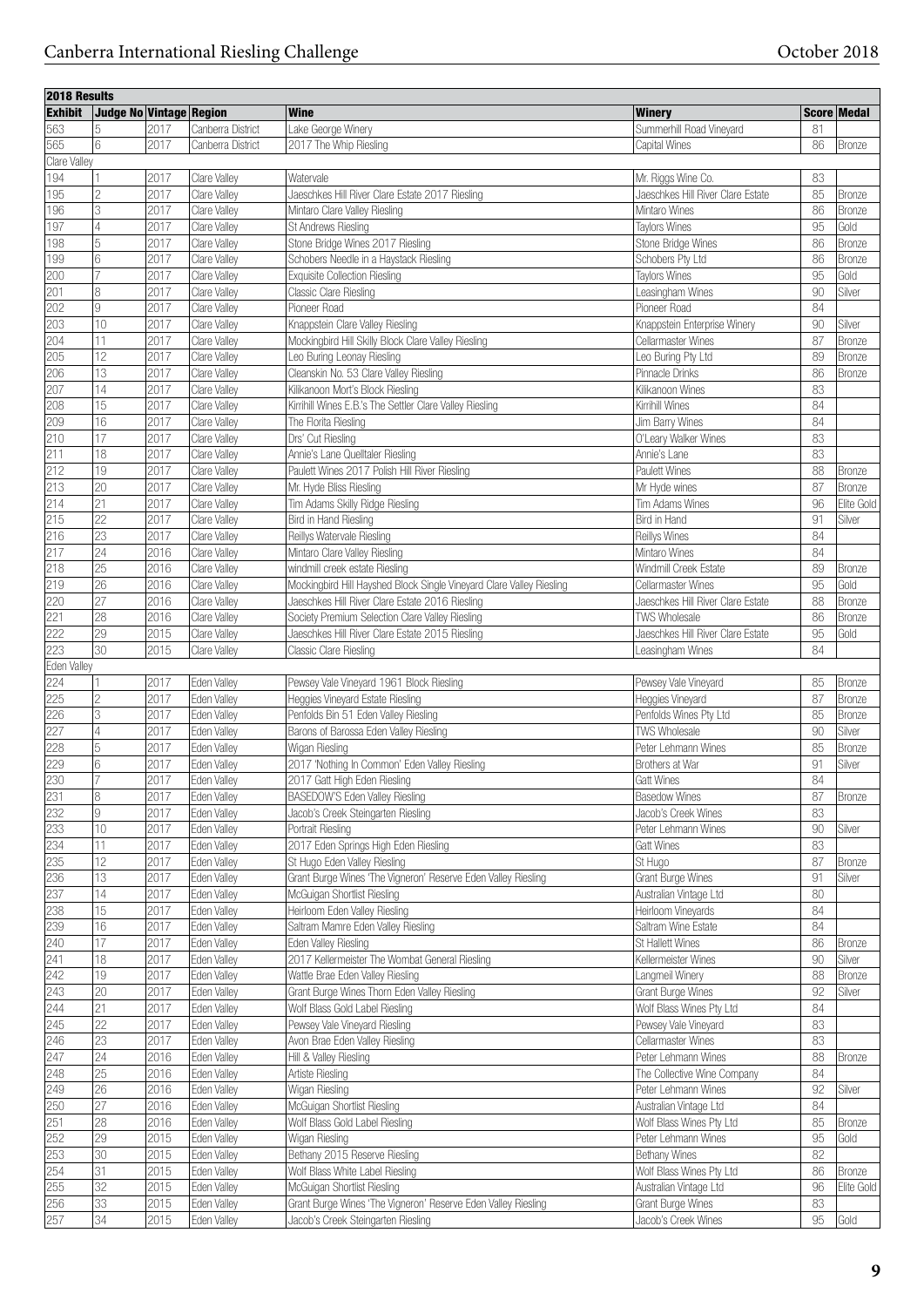| 2018 Results          |                         |      |                                           |                                                        |                                                     |          |               |
|-----------------------|-------------------------|------|-------------------------------------------|--------------------------------------------------------|-----------------------------------------------------|----------|---------------|
| <b>Exhibit</b>        | Judge No Vintage Region |      |                                           | <b>Wine</b>                                            | <b>Winery</b>                                       |          | Score Medal   |
| <b>Great Southern</b> |                         |      |                                           |                                                        |                                                     |          |               |
| 258                   |                         | 2017 | <b>Great Southern</b>                     | Willoughby Park Ironrock Riesling 2017                 | Willoughby Park                                     | 85       | Bronze        |
| 259                   | $\overline{c}$          | 2017 | Great Southern                            | Cherubino Porongurup Riesling                          | Larry Cherubino Wines                               | 96       | Elite Gold    |
| 260                   | 3                       | 2017 | <b>Great Southern</b>                     | Robert Oatley Signature Series Great Southern Riesling | Robert Oatley Vineyards                             | 85       | Bronze        |
| 261                   | 4                       | 2017 | <b>Great Southern</b>                     | Regional Riesling                                      | Capel Vale Wines                                    | 88       | Bronze        |
| 262                   | 5                       | 2017 | Great Southern                            | Willoughby Park Kalgan River Riesling 2017             | Willoughby Park                                     | 83       |               |
| 263                   | 6                       | 2017 | Great Southern                            | 2017 Howard Park Flint Rock Riesling                   | Howard Park Wines                                   | 83       |               |
| 264                   | 7                       | 2017 | <b>Great Southern</b>                     | Trevelen Farm estate Riesling                          | Trevelen Farm                                       | 91       | Silver        |
| 265                   | 8                       | 2017 | Great Southern                            | Alkoomi Black Label Riesling                           | Alkoomi Wines                                       | 91       | Silver        |
| 266                   | 9                       | 2017 | Great Southern                            | Galafrey Wines Reserve Riesling                        | Galafrey Wines                                      | 87       | Bronze        |
| 267                   | 10                      | 2017 | Great Southern                            | Gilbert wines Riesling                                 | <b>Gilbert Wines</b>                                | 91       | Silver        |
| 268                   | 11                      | 2016 | <b>Great Southern</b>                     | Robert Oatley Signature Series Great Southern Riesling | Robert Oatley Vineyards                             | 95       | Gold          |
| 269                   | 12                      | 2016 | Great Southern                            | Single Vineyard Whispering Hill Riesling               | Capel Vale Wines                                    | 91       | Silver        |
| 270                   | 13                      | 2015 | Great Southern                            | Cherubino Porongurup Riesling                          | Larry Cherubino Wines                               | 91       | Silver        |
| 562                   | 14                      | 2017 | <b>Great Southern</b>                     | The House of Plantagenet 'Angevin' Riesling            | Plantagenet Wines                                   | 88       | Bronze        |
| Tasmania              |                         |      |                                           |                                                        |                                                     |          |               |
| 275                   |                         | 2017 | Tasmania                                  | Winter Brook Riesling                                  | Winter Brook Vineyard                               | 82       |               |
| 276                   | $\overline{2}$          | 2017 | Tasmania                                  | Derwent Estate Riesling                                | Derwent Estate                                      | 80       |               |
| 277                   | 3                       | 2017 | Tasmania                                  | Goaty Hill Riesling                                    | Goaty Hill Wines                                    | 96       | Trophy        |
| 278                   | 4                       | 2017 | Tasmania                                  | Heemskerk Riesling                                     | Heemskerk Wines                                     | 90       | Silver        |
| 279                   | 5                       | 2017 | Tasmania                                  | Frogmore Creek Riesling                                | Frogmore Creek                                      | 93       | Silver        |
| 280                   | 6                       | 2017 | Tasmania                                  | Chartley Estate Riesling                               | Chartley Estate                                     | 87       | Bronze        |
| 281                   |                         | 2017 | Tasmania                                  | Waterton Hall Riesling 2017                            | Waterton Hall Wines                                 | 87       | Bronze        |
| 282                   | 8                       | 2017 | Tasmania                                  | Boomer Creek Riesling                                  | Boomer creek                                        | 86       | Bronze        |
| 283                   | 9                       | 2017 | Tasmania                                  | Tertini Tasmania Riesling 2017                         | Tertini Wines                                       | 88       | Bronze        |
| 284                   | 10                      | 2017 | Tasmania                                  | Josef Chromy Riesling                                  | Josef Chromy Wines                                  | 87       | <b>Bronze</b> |
| 285                   | 11                      | 2017 | Tasmania                                  | Laurel Bank Riesling                                   | Laurel Bank Wines                                   | 86       | <b>Bronze</b> |
| 286                   | 12                      | 2017 | Tasmania                                  | Leo Buring Leopold Riesling                            | Leo Buring Pty Ltd                                  | 83       |               |
| 287                   | 13                      | 2017 | Tasmania                                  | Bay of Fires Riesling                                  | Bay of Fires                                        | 84       |               |
| 288                   | 14                      | 2017 | Tasmania                                  | Tamar Ridge Riesling                                   | Brown Family Wine Group                             | 92       | Silver        |
| 289                   | 15                      | 2017 | Tasmania                                  | Riversdale Estate Riesling                             | Riversdale Estate                                   | 90       | Silver        |
| 290                   | 16                      | 2017 | Tasmania                                  | Riversdale Estate Tasmania Riesling                    | Cellarmaster Wines                                  | 87       | Bronze        |
| 291                   | 17                      | 2017 | Tasmania                                  | Parish Vineyard Riesling                               | Parish Vineyard                                     | 88       | <b>Bronze</b> |
| 292                   | 18                      | 2016 | Tasmania                                  | Cygnus - Block 5 Riesling                              | Riversdale Estate                                   | 80       |               |
| 293                   | 19                      | 2016 | Tasmania                                  | Moores Hill Riesling                                   | Moores Hill Estate                                  | 88       | Bronze        |
| 294                   | 20                      | 2016 | Tasmania                                  | Leo Buring Leopold Riesling                            | Leo Buring Pty Ltd                                  | 84       |               |
| 295                   | 21                      | 2016 | Tasmania                                  | Sharmans 2016 Riesling                                 | Sharmans Wines                                      | 93       | Silver        |
| 296                   | $\overline{22}$         | 2016 | Tasmania                                  | Frogmore Creek Riesling                                | Frogmore Creek                                      | 86       | Bronze        |
| 297                   | $\overline{23}$         | 2015 | Tasmania                                  | Relbia Estate Riesling                                 | Josef Chromy Wines                                  | 95       | Gold          |
| Various               |                         |      |                                           |                                                        |                                                     |          |               |
| 298                   | 501                     | 2017 | Mudgee                                    | Bunnamagoo Estate 2017 Riesling                        | Bunnamagoo Estate Wines                             | 87       | Bronze        |
| 299                   | 502                     | 2017 | Grampians                                 | Cliif Edge Riesling                                    | Mount Langi Ghiran                                  | 85       | Bronze        |
| 300                   | 503                     | 2017 | Orange                                    | Logan Weemala Riesling                                 | Logan Wines Pty Ltd                                 | 87       | Bronze        |
| 301                   | 504                     | 2017 | Barossa                                   | Jacob's Creek Barossa Signature Riesling               | Jacob's Creek Wines                                 | 93       | Silver        |
| 302                   | 505                     | 2017 | Strathbogie Ranges                        | Stone Dwellers 2017 Riesling                           | Fowles Wine                                         | 83       |               |
| 303                   | 506                     | 2017 | Grampians                                 | Langi Riesling                                         | Mount Langi Ghiran                                  | 82       |               |
| 304                   | 507                     | 2017 | Various                                   | <b>HRB Riesling</b>                                    | Hardys Wines                                        | 91       | Silver        |
| 305                   | 508                     | 2017 | Adelaide Hills                            | <b>Wicks Estate</b>                                    | Wicks Estate Wine Pty Ltd                           | 87       | Bronze        |
| 306                   | 509                     | 2017 | Coonawarra                                | The Ridge Coonawarra Terra Rossa Riesling              | Cellarmaster Wines                                  | 83       |               |
| 307                   | 510                     | 2017 | Coonawarra                                | Leconfield Coonawarra Old Vine Riesling                | Leconfield Wines                                    | 82       |               |
| 308                   | 511                     | 2017 | Strathbogie Ranges                        | Ladies Who Shoot Their Lunch 2017 Riesling             | Fowles Wine                                         | 85       | Bronze        |
| 309                   | $\overline{512}$        | 2017 | Central Victoria                          | La Vue Riesling                                        | McPherson Wines                                     | 88       | Bronze        |
| 310                   | 513                     | 2017 | Nagambie Lakes                            | Tahbilk 2017 Riesling                                  | Tahbilk Pty Ltd                                     | 92       | Silver        |
| 311                   | 514                     | 2017 | Orange                                    | Gilbert by Simon Gilbert Riesling                      | Gilbert Family Wines                                | 86       | Bronze        |
| 312                   | 515                     | 2017 | Mudgee                                    | Robert Stein Reserve Riesling                          | Robert Stein Winery                                 | 95       | Gold          |
| 313                   | 516                     | 2017 | Mount Gambier                             | 2017 Ottelia Mount Gambier Riesling                    | Ottelia                                             | 83       |               |
| 314                   | 517                     | 2016 | Southern Highlands                        | Tertini Riesling 2016                                  | Tertini Wines                                       | 88       | Bronze        |
| 315                   | 518                     | 2016 | Southern Highlands                        | Tertini PCC Riesling 2016                              | Tertini Wines                                       | 88       | Bronze        |
| 316                   | 519                     | 2016 | Geelong                                   | Jack Rabbit Vineyard Riesling                          | Jack Rabbit Vineyard                                | 90       | Silver        |
| 317                   | 520                     | 2015 | Orange                                    | Gilbert + Gilbert Single Vineyard Riesling             | <b>Gilbert Family Wines</b>                         | 90       | Silver        |
| 559                   | 521                     | 2015 | Orange                                    | Highland Heritage Estate                               | Highland Heritage Estate                            | 90       | Silver        |
|                       |                         |      | CLASS 5 - OPEN VINTAGE 2015-17 - SEMI-DRY |                                                        |                                                     |          |               |
| Various               |                         |      |                                           |                                                        |                                                     |          |               |
| 322                   | 501                     | 2017 | Various                                   | Dr Nadeson Riesling                                    | Lethbridge Wines                                    | 86       | Bronze        |
| 323                   | 502                     | 2017 | Clare Valley                              | Paulett Wines 2017 Antonina Riesling                   | Paulett Wines                                       | 85       | Bronze        |
| 324                   | 503                     | 2017 | Orange                                    | Cargo Road Wines Riesling                              | Cargo Road Wines                                    | 82       |               |
| 325                   | 504                     | 2015 | Orange                                    | Gilbert + Gilbert Riesling RS 8.7                      | Gilbert Family Wines                                | 95       | Gold          |
| 326<br>327            | 505<br>506              | 2017 | Orange                                    | Gilbert by Simon Gilbert Riesling RS14                 | Gilbert Family Wines<br>The Collective Wine Company | 89<br>95 | Bronze        |
|                       |                         | 2015 | Eden Valley                               | Artiste South Face Riesling                            |                                                     |          | Gold          |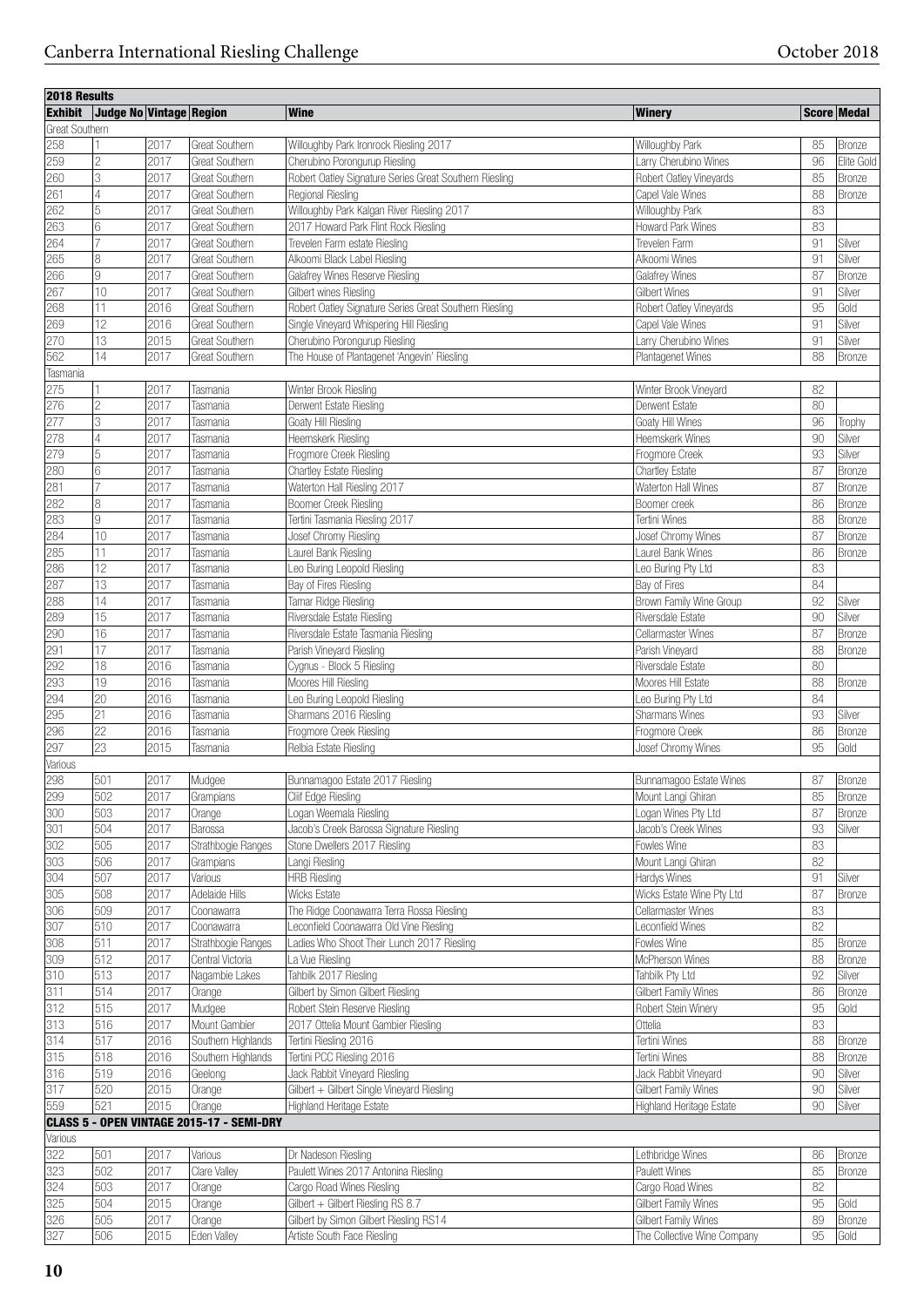| 2018 Results |                                 |      |                                                            |                                                                             |                             |        |               |
|--------------|---------------------------------|------|------------------------------------------------------------|-----------------------------------------------------------------------------|-----------------------------|--------|---------------|
|              | Exhibit Judge No Vintage Region |      |                                                            | Wine                                                                        | <b>Winery</b>               |        | Score Medal   |
|              |                                 |      |                                                            | <b>CLASS 6 - OPEN VINTAGE 2015-17 - SWEET INCLUDES BOTRYTIS AND EISWEIN</b> |                             |        |               |
| Tasmania     |                                 |      |                                                            |                                                                             |                             |        |               |
| 341          | 11                              | 2017 | Tasmania                                                   | Frogmore Creek FGR Riesling                                                 | Frogmore Creek              | 90     | Silver        |
| 342          | 2                               | 2016 | Tasmania                                                   | Frogmore Creek FGR Riesling                                                 | Frogmore Creek              | 90     | Silver        |
| 343          | 3                               | 2017 | Tasmania                                                   | Frogmore Creek Iced Riesling                                                | Frogmore Creek              | 90     | Silver        |
| 344          | 4                               | 2017 | Tasmania                                                   | Josef Chromy Delikat Sgr Rielsing                                           | Josef Chromy Wines          | 85     | Bronze        |
| 345          | 5                               | 2017 | Tasmania                                                   | Derwent Estate Late Harvest Riesling                                        | Derwent Estate              | 85     | <b>Bronze</b> |
| 346<br>347   | 6                               | 2017 | Tasmania                                                   | Josef Chromy Botrytis Riesling                                              | Josef Chromy Wines          | 84     |               |
| Various      |                                 | 2016 | Tasmania                                                   | Goaty Hill Botrytis Riesling                                                | Goaty Hill Wines            | 82     |               |
| 348          | 501                             | 2017 | Great Southern                                             | Uovo Riesling                                                               | Larry Cherubino Wines       | 87     | <b>Bronze</b> |
| 349          | 502                             | 2017 | Orange                                                     | 2017 Tamburlaine Reserve Noble Riesling                                     | Tamburlaine Wines           | 82     |               |
| 350          | 503                             | 2017 | Clare Valley                                               | Kilikanoon Mort's Cut Watervale Riesling                                    | Kilikanoon Wines            | 86     | <b>Bronze</b> |
| 351          | 504                             | 2017 | Eden Valley                                                | Heggies Vineyard Estate Botrytis Riesling                                   | Heggies Vineyard            | 92     | Silver        |
| 352          | 505                             | 2016 | McLaren Vale                                               | The Noble Wrinkled Riesling                                                 | d'Arenberg                  | 92     | Silver        |
| 353          | 506                             | 2015 | King Valley                                                | Brown Brothers Patricia Noble Riesling                                      | Brown Family Wine Group     | 95     | Gold          |
|              |                                 |      | <b>CLASS 7 - MUSEUM CLASS VINTAGE 2014 AND PRIOR - DRY</b> |                                                                             |                             |        |               |
| Clare Valley |                                 |      |                                                            |                                                                             |                             |        |               |
| 355          | 11                              | 2014 | Clare Valley                                               | Rieslingfreak 2014 No.6 Clare Valley Aged Riesling                          | John Hughes Wines           | 84     |               |
| 356          | $\overline{2}$                  | 2014 | Clare Valley                                               | Paul Morris 2014 Riesling Clare Valley                                      | Paul Morris Wines           | 89     | Bronze        |
| 357          | 3                               | 2014 | Clare Valley                                               | Watervale Riesling                                                          | O'Leary Walker Wines        | 90     | Silver        |
| 358          | 14                              | 2014 | Clare Valley                                               | Place in Time 2014 Sevenhill Riesling                                       | Naked Run Wines             | 95     | Gold          |
| 359          | 5                               | 2014 | Clare Valley                                               | St Andrews Riesling                                                         | <b>Taylors Wines</b>        | 95     | Gold          |
| 360          | 6                               | 2014 | Clare Valley                                               | Classic Clare Riesling                                                      | Leasingham Wines            | 87     | Bronze        |
| 361          | $\overline{7}$                  | 2013 | Clare Valley                                               | Leo Buring Leonay Mature Release Clare Valley Riesling                      | Leo Buring Pty Ltd          | 93     | Silver        |
| 362          | 8                               | 2013 | Clare Valley                                               | Watervale Riesling                                                          | O'Leary Walker Wines        | 90     | Silver        |
| 363          | 9                               | 2013 | Clare Valley                                               | Paulett Wines 2013 Aged Release Polish Hill River Riesling                  | Paulett Wines               | 85     | Bronze        |
| 364          | 10                              | 2013 | Clare Valley                                               | Polish Hill River Riesling                                                  | O'Leary Walker Wines        | 84     |               |
| 365          | 11                              | 2012 | Clare Valley                                               | For Freedom Polish Hill River Riesling                                      | Shut the Gate Wines         | 87     | Bronze        |
| 366          | 12                              | 2012 | Clare Valley                                               | Tim Adams Riesling                                                          | <b>Tim Adams Wines</b>      | 95     | Gold          |
| 367          | 13                              | 2012 | Clare Valley                                               | For Love Watervale Riesling                                                 | Shut the Gate Wines         | 96     | Elite Gold    |
| 368          | 14                              | 2012 | Clare Valley                                               | Reillys Museum Release Watervale Riesling                                   | Reillys Wines               | 89     | Bronze        |
| 369          | 15                              | 2011 | Clare Valley                                               | Tim Adams Reserve Riesling                                                  | Tim Adams Wines             | 90     | Silver        |
| 370          | 16                              | 2011 | Clare Valley                                               | Sevenhill St Francis Xavier Museum Release                                  | Sevenhill Cellars           | 88     | Bronze        |
| 371          | 17                              | 2010 | Clare Valley                                               | Eldredge Riesling                                                           | Eldredge Vineyards          | 95     | Gold          |
| 372          | 18                              | 2009 | Clare Valley                                               | Polish Hill River                                                           | The Wilson Vineyard         | 96     | Elite Gold    |
| Coonawarra   |                                 |      |                                                            |                                                                             |                             |        |               |
| 373          | $\overline{1}$                  | 2014 | Coonawarra                                                 | Raidis Estate 'The Kid' Riesling                                            | Raidis Estate               | 84     |               |
| 374          | 2                               | 2013 | Coonawarra                                                 | Raidis Estate 'The Kid' Riesling                                            | Raidis Estate               | 86     | <b>Bronze</b> |
| 375          | 3                               | 2012 | Coonawarra                                                 | Patrick of Coonawarra Aged Riesling                                         | Patrick of Coonawarra       | 89     | <b>Bronze</b> |
| 376          | 4                               | 2012 | Coonawarra                                                 | Raidis Estate 'The Kid' Riesling                                            | Raidis Estate               | 85     | Bronze        |
| 377          | 5                               | 2011 | Coonawarra                                                 | Raidis Estate 'The Kid' Riesling                                            | Raidis Estate               | 95     | Gold          |
| 378          | 6                               | 2010 | Coonawarra                                                 | Raidis Estate 'The Kid' Riesling                                            | Raidis Estate               | 87     | Bronze        |
| 379          | 17                              | 2005 | Coonawarra                                                 | Schoolhouse Riesling                                                        | Ladbroke Grove Wines        | 96     | Elite Gold    |
| Eden Valley  |                                 |      |                                                            |                                                                             |                             |        |               |
| 380          |                                 | 2014 | Eden Valley                                                | Wigan Riesling                                                              | Peter Lehmann Wines         | 91     | Silver        |
| 381          | $\overline{c}$                  | 2014 | Eden Valley                                                | Grant Burge Wines 'The Vigneron' Reserve Eden Valley Riesling               | Grant Burge Wines           | 90     | Silver        |
| 382          | 3                               | 2014 | Eden Valley                                                | Jacob's Creek Steingarten Riesling                                          | Jacob's Creek Wines         | 88     | Bronze        |
| 383          | $\vert 4 \vert$                 | 2014 | Eden Valley                                                | McGuigan Shortlist Riesling                                                 | Australian Vintage Ltd      | 86     | Bronze        |
| 384          | $\sqrt{5}$                      | 2013 | Eden Valley                                                | Penfolds Aged Release Riesling                                              | Penfolds Wines Pty Ltd      | 88     | Bronze        |
| 385          | 6                               | 2013 | Eden Valley                                                | Pewsey Vale Vineyard The Contours Riesling                                  | Pewsey Vale Vineyard        | 88     | Bronze        |
| 386          | 17                              | 2013 | Eden Valley                                                | McGuigan Shortlist Riesling                                                 | Australian Vintage Ltd      | 85     | Bronze        |
| 387          | 8                               | 2013 | Eden Valley                                                | Wigan Riesling                                                              | Peter Lehmann Wines         | 81     |               |
| 388          | l9                              | 2012 | Eden Valley                                                | Jacob's Creek Steingarten Riesling                                          | Jacob's Creek Wines         | 92     | Silver        |
| 389          | 10                              | 2012 | Eden Valley                                                | McGuigan Shortlist Riesling                                                 | Australian Vintage Ltd      | 84     |               |
| 390          | 11                              | 2011 | Eden Valley                                                | McGuigan Shortlist Riesling                                                 | Australian Vintage Ltd      | 85     | Bronze        |
| 391          | 12                              | 2011 | Eden Valley                                                | Poonawatta The Eden                                                         | Poonawatta                  | 96     | Elite Gold    |
| 392          | 13                              | 2010 | Eden Valley                                                | Forbes & Forbes Cellar Matured Eden Valley                                  | Forbes Wine Company Pty Ltd | 95     | Gold          |
| 393          | 14                              | 2010 | Eden Valley                                                | McGuigan Shortlist Riesling                                                 | Australian Vintage Ltd      | 85     | Bronze        |
| 394          | 15                              | 2009 | Eden Valley                                                | McGuigan Shortlist Riesling                                                 | Australian Vintage Ltd      | 95     | Gold          |
| 395          | 16                              | 2008 | Eden Valley                                                | McGuigan Shortlist Riesling                                                 | Australian Vintage Ltd      | 86     | Bronze        |
| 396          | 17                              | 2008 | Eden Valley                                                | Pewsey Vale Vineyard The Contours Riesling Museum Release                   | Pewsey Vale Vineyard        | 96     | Elite Gold    |
| 397          | 18                              | 2007 | Eden Valley                                                | McGuigan Shortlist Riesling                                                 | Australian Vintage Ltd      | 87     | <b>Bronze</b> |
| 398          | 19                              | 2005 | Eden Valley                                                | McGuigan Shortlist Riesling                                                 | Australian Vintage Ltd      | 85     | <b>Bronze</b> |
| Various      |                                 |      |                                                            |                                                                             |                             |        |               |
| 399          | 501                             | 2014 | Tasmania                                                   | Derwent Estate Riesling                                                     | Derwent Estate              | 83     |               |
| 400          | 502                             | 2014 | Tasmania                                                   | Brook Eden Vineyard Vintage 2014 Riesling                                   | Brook Eden Vineyard         | 95     | Gold          |
| 401          | 503                             | 2009 | Tasmania                                                   | Goaty Hill Riesling                                                         | Goaty Hill Wines            | $92\,$ | Silver        |
| 402          | 504                             | 2013 | Mount Gambier                                              | DiGirgio Family Wines Kongorong Riesling                                    | DiGiorgio Family Wines      | 86     | Bronze        |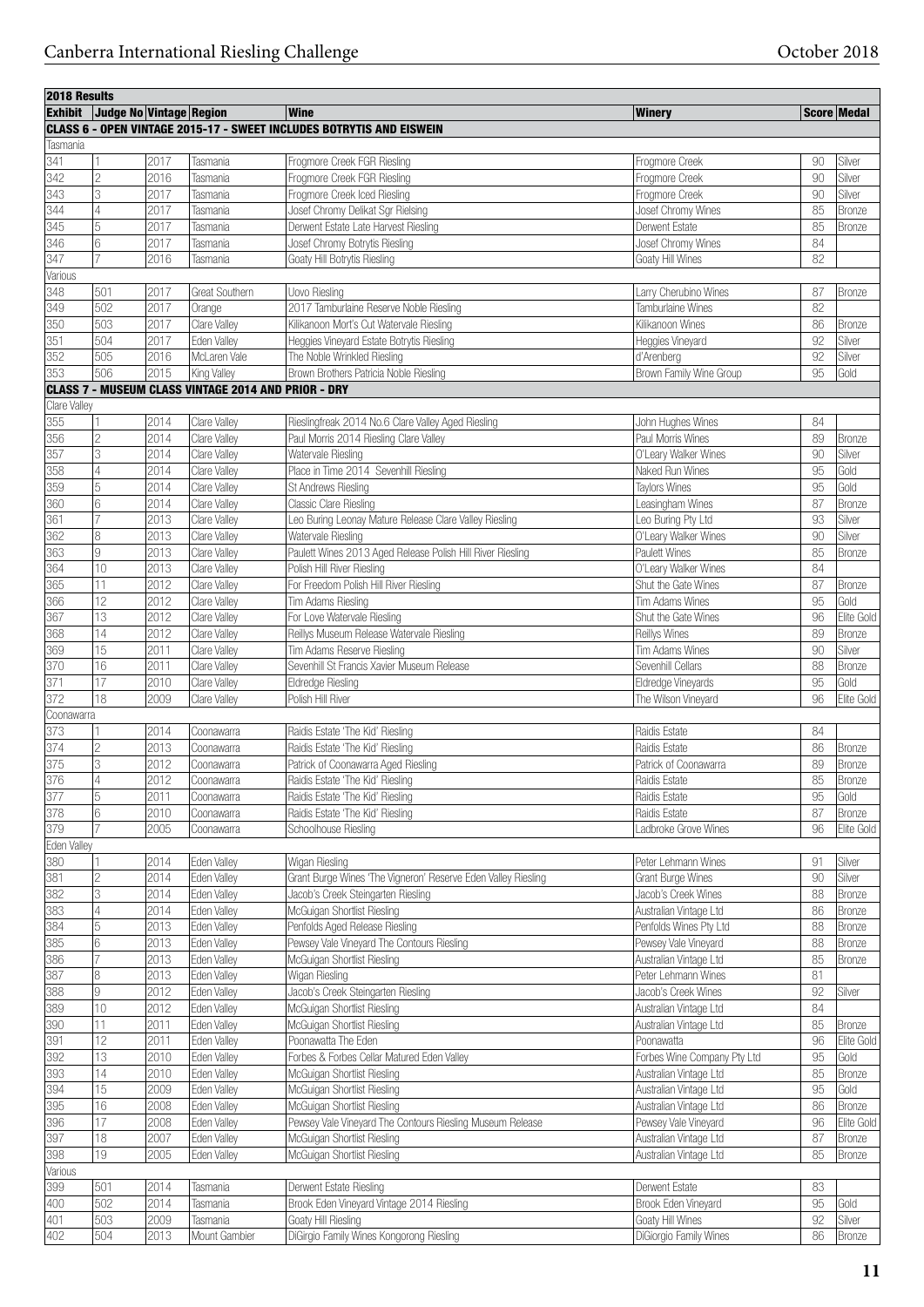| 2018 Results          |                                       |      |                                                   |                                                                                            |                                      |        |                    |
|-----------------------|---------------------------------------|------|---------------------------------------------------|--------------------------------------------------------------------------------------------|--------------------------------------|--------|--------------------|
| <b>Exhibit</b>        | <b>Judge No Vintage Region</b>        |      |                                                   | Wine<br><b>Winery</b>                                                                      |                                      |        | <b>Score Medal</b> |
| 403                   | 505                                   | 2013 | Mount Gambier                                     | Sofiel's Gift<br>Koonara Wines                                                             |                                      | 83     |                    |
| 404                   | 506                                   | 2013 | Pemberton                                         | Millbrook Pemberton Riesling<br>Millbrook Winery                                           |                                      | 85     | Bronze             |
| 405                   | 507                                   | 2012 | Great Southern                                    | Arcadia RiesIng<br>Arcadia Wines                                                           |                                      | 90     | Silver             |
| 406                   | 508                                   | 2010 | <b>Great Southern</b>                             | Millbrook Great Southern Riesling<br>Millbrook Winery                                      |                                      | 84     |                    |
| 407                   | 509                                   | 2006 | <b>Great Southern</b>                             | Poacher's Ridge Riesling<br>Poacher's Ridge                                                |                                      | 97     | Trophy             |
| 408                   | 510                                   | 2011 | Geographe                                         | Talisman Wines<br><b>Talisman Riesling</b>                                                 |                                      | 91     | Silver             |
| 409                   | 511                                   | 2013 | King Valley                                       | John Gehrig Wines 'RG' 2013 Riesling<br>John Gehrig Wines                                  |                                      | 87     | <b>Bronze</b>      |
|                       |                                       |      |                                                   |                                                                                            |                                      |        |                    |
| 410                   | 512                                   | 2012 | Orange                                            | Gilbert by Simon Gilbert Riesling<br>Gilbert Family Wines                                  |                                      | 95     | Gold               |
| 411                   | 513                                   | 2012 | Orange                                            | Highland Heritage Riesling                                                                 | Highland Heritage Estate             | $00\,$ | WD                 |
| 412                   | 514                                   | 2010 | Orange                                            | Gilbert + Gilbert Museum Reserve Riesling<br>Gilbert Family Wines                          |                                      | 90     | Silver             |
|                       |                                       |      |                                                   | <b>CLASS 8 - MUSEUM CLASS VINTAGE 2014 AND PRIOR - SEMI-DRY</b>                            |                                      |        |                    |
| Various               |                                       |      |                                                   |                                                                                            |                                      |        |                    |
| 414                   | 501                                   | 2011 | McLaren Vale                                      | d'Arenberg<br>The Dry Dam Riesling                                                         |                                      | 87     | <b>Bronze</b>      |
|                       |                                       |      |                                                   | <b>CLASS 9 - MUSEUM CLASS VINTAGE 2014 AND PRIOR - SWEET INCLUDES BOTRYTIS AND EISWEIN</b> |                                      |        |                    |
| Various               |                                       |      |                                                   |                                                                                            |                                      |        |                    |
| 416                   | 501                                   | 2014 | Tasmania                                          | Riversdale Estate Botrytis Riesling<br>Riversdale Estate                                   |                                      | 93     | Silver             |
| 417                   | 502                                   | 2014 | King Valley                                       | Brown Brothers Patricia Noble Riesling                                                     | Brown Family Wine Group              | 95     | Gold               |
| 418                   | 503                                   | 2013 | Orange                                            | Late Harvest Riesling<br>Gilbert Family Wines                                              |                                      | 84     |                    |
| 419                   | 504                                   | 2011 | Orange                                            | Highland Heritage Nikki D Riesling                                                         | Highland Heritage Estate             | 00     | WD                 |
| 560                   | 505                                   | 2013 |                                                   |                                                                                            |                                      | 84     |                    |
|                       |                                       |      | Orange                                            | Highland Heritage Estate Nikkie D                                                          | Highland Heritage Estate             |        |                    |
|                       | <b>CLASS 19 - SPECIALTY RIESLING</b>  |      |                                                   |                                                                                            |                                      |        |                    |
| Various               |                                       |      |                                                   |                                                                                            |                                      |        |                    |
| 525                   | 501                                   | 2017 | Grampians                                         | Spinoff Skin Contact Riesling<br>Mount Langi Ghiran                                        |                                      | 82     |                    |
| 526                   | 502                                   | 1985 | Barossa                                           | Grant Burge Wines Rare Show Mistella<br>Grant Burge Wines                                  |                                      | 95     | Gold               |
| 561                   | 503                                   | 2018 | Canberra District                                 | Four Winds Vineyard 2018 Sparkling Riesling                                                | Four Winds Vineyard                  | 88     | <b>Bronze</b>      |
|                       | <b>CLASS 20 - WINES OF PROVENANCE</b> |      |                                                   |                                                                                            |                                      |        |                    |
| Clare Valley          |                                       |      |                                                   |                                                                                            |                                      |        |                    |
| 532                   |                                       |      | Clare Valley                                      | Paulett Wines Polish Hill River Riesling 2017/2010/2005<br>Paulett Wines                   |                                      | 91     | Silver             |
| 533                   | $\overline{c}$                        |      | Clare Valley                                      | The Florita Riesling 2018/2012/2004<br>Jim Barry Wines                                     |                                      | $90\,$ | Silver             |
| 534                   | 3                                     |      | Clare Valley                                      | Paulett Wines Antonina 2016 2010 2005<br>Paulett Wines                                     |                                      | 87     | Bronze             |
| 535                   | $\overline{4}$                        |      | Clare Valley                                      | Polish Hill River Riesling 2018/2012/2008                                                  | The Wilson Vineyard                  | 91     | Silver             |
| Various               |                                       |      |                                                   |                                                                                            |                                      |        |                    |
|                       | 501                                   |      |                                                   |                                                                                            |                                      |        |                    |
| 536                   |                                       |      | Canberra District                                 | Mount Majura Vineyard Riesling 2018/2013/2003                                              | Mount Majura Vineyard                | 87     | Bronze             |
| 537                   | 502                                   |      | <b>Great Southern</b>                             | Oranje Tractor Riesling 2014/2005/2003<br>Oranje Tractor Wine                              |                                      | 95     | Gold               |
| 538                   | 503                                   |      | <b>Great Southern</b>                             | Trevelen Farm Riesling 2016/2011/2005<br>Trevelen Farm                                     |                                      | 96     | Elite Gold         |
| 539                   | 504                                   |      | Great Southern                                    | Ferngrove Cossack Riesling 2018I2012I2005<br>Ferngrove Wines                               |                                      | 87     | Bronze             |
| 540                   | 505                                   |      | Eden Vallev                                       | Forbes & Forbes Single Vineyard Eden Valley 20181201012002                                 | Forbes Wine Company Pty Ltd          | 78     |                    |
| <b>CZECH REPUBLIC</b> |                                       |      |                                                   |                                                                                            |                                      |        |                    |
|                       |                                       |      | <b>CLASS 10 - CURRENT VINTAGE 2017 - DRY</b>      |                                                                                            |                                      |        |                    |
| Various               |                                       |      |                                                   |                                                                                            |                                      |        |                    |
| 444                   | 302                                   | 2017 | Morava                                            | Znovin Riesling VOC Znojmo<br>Znovin Znojmo, a.s                                           |                                      | 83     |                    |
|                       |                                       |      | <b>CLASS 11 - CURRENT VINTAGE 2017 - SEMI DRY</b> |                                                                                            |                                      |        |                    |
| Morava                |                                       |      |                                                   |                                                                                            |                                      |        |                    |
| 453                   |                                       | 2017 | Morava                                            | Znovin Riesling Divci vrch, selection of grapes<br>Znovin Znojmo, a.s                      |                                      | 81     |                    |
| 454                   | $\overline{2}$                        | 2017 | Morava                                            | Znovin Riesling Sobes, late Harvest                                                        |                                      | 77     |                    |
|                       |                                       |      |                                                   | Znovin Znojmo, a.s                                                                         |                                      | 83     |                    |
| 455                   | 3                                     | 2017 | Morava                                            | Znovin Riesling VOC Znojmo<br>Znovin Znojmo, a.s                                           |                                      |        |                    |
| 443                   | $\overline{4}$                        | 2017 | Morava                                            | Znovin Riesling Robinia, selection of grapes<br>Znovin Znojmo, a.s                         |                                      | 86     | Bronze             |
|                       |                                       |      |                                                   | CLASS 12 - CURRENT VINTAGE 2017 - SWEET INCLUDES BOTRYTIS AND EISWEIN                      |                                      |        |                    |
| Various               |                                       |      |                                                   |                                                                                            |                                      |        |                    |
| 474                   | 301                                   | 2017 | Morava                                            | Znovin Riesling Divci vrch, selection of grapes<br>Znovin Znojmo, a.s                      |                                      | 92     | Silver             |
| FRANCE                |                                       |      |                                                   |                                                                                            |                                      |        |                    |
|                       |                                       |      | <b>CLASS 10 - CURRENT VINTAGE 2017 - DRY</b>      |                                                                                            |                                      |        |                    |
| Alsace                |                                       |      |                                                   |                                                                                            |                                      |        |                    |
| 421                   |                                       | 2017 | Alsace                                            | Grand Cru Hatschbourg Riesling AOC Alsace Grand Cru                                        | La Cave des Vignerons de Pfaffenheim | 85     | Bronze             |
| 422                   | $\overline{c}$                        | 2017 | Alsace                                            | Riesling Cuvée Jupiter AOC Alsace                                                          | La Cave des Vignerons de Pfaffenheim | 86     | Bronze             |
| 423                   | 3                                     | 2017 | Alsace                                            | Grand Cru Steinert Riesling AOC Alsace Grand Cru                                           | La Cave des Vignerons de Pfaffenheim | 86     | Bronze             |
| 424                   | 4                                     | 2017 |                                                   |                                                                                            |                                      | 88     |                    |
| 425                   | 5                                     | 2017 | Alsace                                            | Grand Cru Zinnkoepfle Riesling AOC Alsace Grand Cru                                        | La Cave des Vignerons de Pfaffenheim | 83     | <b>Bronze</b>      |
|                       |                                       |      | Alsace                                            | Riesling Screwcap<br>Dopff au Moulin                                                       |                                      |        |                    |
| 426                   | 6                                     | 2017 | Alsace                                            | <b>RIESLING SIGNATURE</b><br>Wolfberger                                                    |                                      | 90     | Silver             |
| 427                   | 7                                     | 2017 | Alsace                                            | Riesling Pfaff Tradition AOC Alsace                                                        | La Cave des Vignerons de Pfaffenheim | 87     | <b>Bronze</b>      |
| 428                   | 8                                     | 2017 | Alsace                                            | Grand Cru Goldert Riesling AOC Alsace Grand Cru                                            | La Cave des Vignerons de Pfaffenheim | 88     | Bronze             |
| 429                   | 9                                     | 2017 | Alsace                                            | RIESLING RESERVE<br>Alsace Willm                                                           |                                      | 91     | Silver             |
| 430                   | 10                                    | 2017 | Alsace                                            | Cuvée René Dopff Riesling AOC Alsace                                                       | Château de Riquewihr Doff & Irion    | 84     |                    |
| 431                   | 11                                    | 2017 | Alsace                                            | RIESLING<br>Wolfberger                                                                     |                                      | 85     | Bronze             |
|                       |                                       |      | CLASS 13 - OPEN VINTAGE 2014-16 - DRY             |                                                                                            |                                      |        |                    |
| Alsace                |                                       |      |                                                   |                                                                                            |                                      |        |                    |
| 475                   |                                       | 2016 | Alsace                                            | Joseph Cattin Riesling<br>Joseph Cattin                                                    |                                      | 90     | Silver             |
| 476                   |                                       | 2016 |                                                   | Grand Cru Steinert Riesling AOC Alsace Grand Cru                                           |                                      | 83     |                    |
|                       | $\overline{c}$                        |      | Alsace                                            |                                                                                            | La Cave des Vignerons de Pfaffenheim |        |                    |
| 477                   | 3                                     | 2016 | Alsace                                            | Riesling 'Les Murailles' AOC Alsace                                                        | Château de Riquewihr Doff & Irion    | 84     |                    |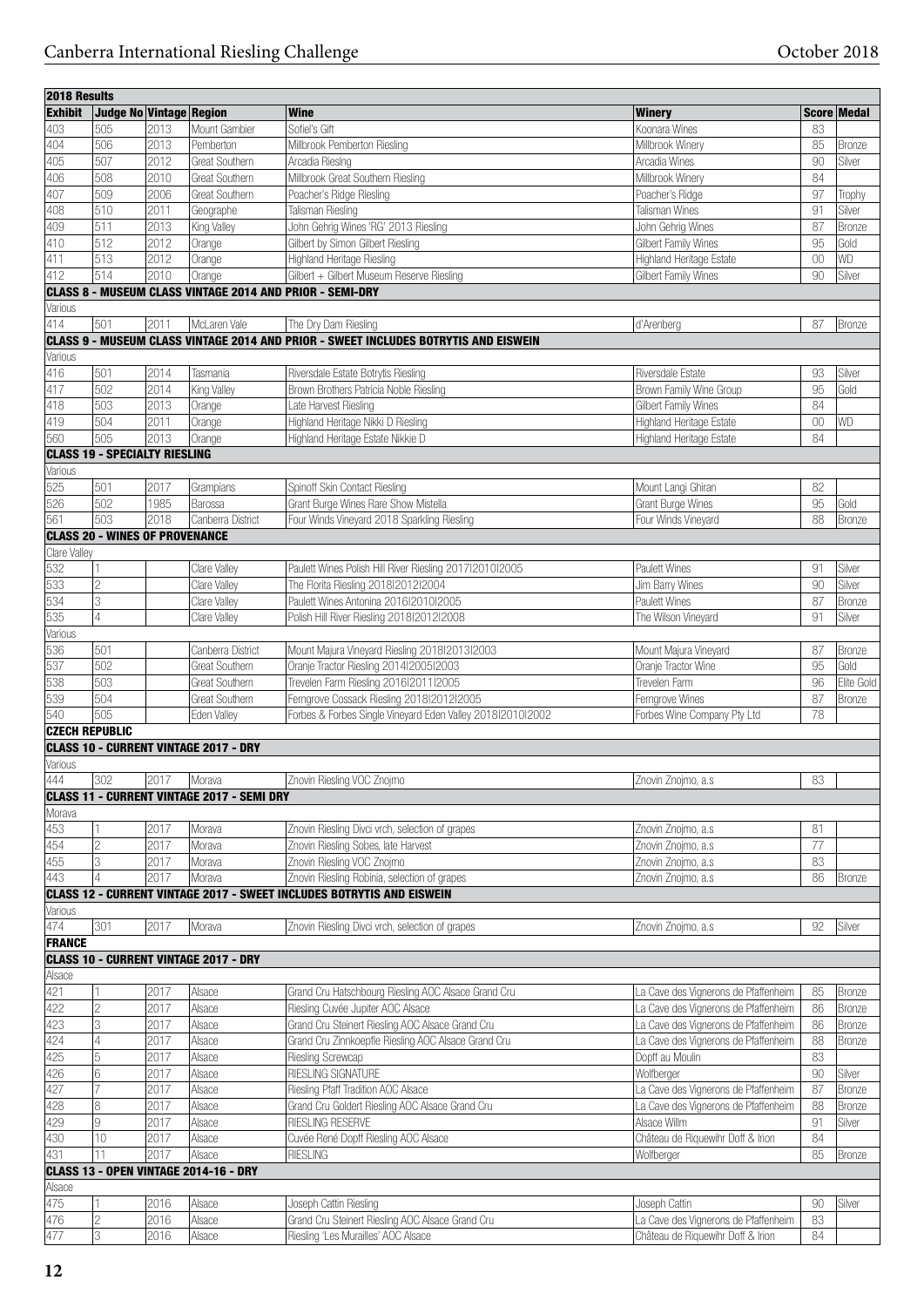| 2018 Results   |                                      |      |                                              |                                                                                             |                                      |        |               |
|----------------|--------------------------------------|------|----------------------------------------------|---------------------------------------------------------------------------------------------|--------------------------------------|--------|---------------|
| <b>Exhibit</b> | Judge No Vintage Region              |      |                                              | <b>Wine</b>                                                                                 | <b>Winery</b>                        |        | Score Medal   |
| 478            | 4                                    | 2015 | Alsace                                       | Riesling Grand Cru Saering                                                                  | Domaines Schlumberger                | 82     |               |
| 479            | 5                                    | 2015 | Alsace                                       | Joseph Cattin Hatchbourg Grand Cru Riesling                                                 | Joseph Cattin                        | 84     |               |
| 480            | 6                                    | 2015 | Alsace                                       | Riesling Grand Cru Kitterle                                                                 | Domaines Schlumberger                | 95     | Gold          |
| 481            | 7                                    | 2015 | Alsace                                       | Riesling Grand Cru Kessler                                                                  | Domaines Schlumberger                | 84     |               |
| 482            | 8                                    | 2014 | Alsace                                       | Riesling Grand Cru Schoenenbourg Screwcap                                                   | Dopff au Moulin                      | 87     | <b>Bronze</b> |
|                |                                      |      |                                              |                                                                                             |                                      |        |               |
|                |                                      |      | CLASS 14 - OPEN VINTAGE 2014-16 - SEMI DRY   |                                                                                             |                                      |        |               |
| Alsace         |                                      |      |                                              |                                                                                             |                                      |        |               |
| 498            |                                      | 2016 | Alsace                                       | AOC Alsace Steingold Riesling                                                               | La Cave des Vignerons de Pfaffenheim | 88     | Bronze        |
| 499            | $\overline{c}$                       | 2016 | Alsace                                       | Grand Cru Zinnkoepfle Riesling AOC Alsace Grand Cru                                         | La Cave des Vignerons de Pfaffenheim | 86     | Bronze        |
| 500            | 3                                    | 2015 | Alsace                                       | Grand Cru Zinnkoepfle Riesling AOC Alsace Grand Cru                                         | La Cave des Vignerons de Pfaffenheim | 84     |               |
| 501            | 4                                    | 2015 | Alsace                                       | Grand Cru Schoenenbourg Riesling AOC Alsace Grand Cru                                       | Château de Riquewihr Doff & Irion    | 84     |               |
| 502            | 5                                    | 2015 | Alsace                                       | Riesling 'Les Murailles' AOC Alsace                                                         | Château de Riquewihr Doff & Irion    | 86     | <b>Bronze</b> |
| 503            | 6                                    | 2014 | Alsace                                       | RIESLING GRAND CRU EICHBERG                                                                 | Wolfberger                           | 90     | Silver        |
| 504            |                                      | 2014 | Alsace                                       | Grand Cru Schoenenbourg Riesling AOC Alsace Grand Cru                                       | Château de Riquewihr Doff & Irion    | 83     |               |
|                |                                      |      |                                              |                                                                                             |                                      |        |               |
|                |                                      |      |                                              | CLASS 16 - MUSEUM CLASS VINTAGE 2013 AND PRIOR - DRY                                        |                                      |        |               |
| Various        |                                      |      |                                              |                                                                                             |                                      |        |               |
| 521            | 701                                  | 2012 | Alsace                                       | Riesling Clos Château d'Isenbourg Les Tommeries                                             | Château de Riquewihr Doff & Irion    | 84     |               |
| 522            | 702                                  | 2012 | Alsace                                       | Riesling 'Les Murailles' AOC Alsace                                                         | Château de Riguewihr Doff & Irion    | 86     | Bronze        |
|                |                                      |      |                                              | <b>CLASS 17 - MUSEUM CLASS VINTAGE 2013 AND PRIOR - SEMI DRY</b>                            |                                      |        |               |
| Various        |                                      |      |                                              |                                                                                             |                                      |        |               |
| 523            | 701                                  | 2013 | Alsace                                       | Grand Cru Schoenenbourg Riesling AOC Alsace Grand Cru                                       | Château de Riquewihr Doff & Irion    | 80     |               |
|                |                                      |      |                                              | <b>CLASS 18 - MUSEUM CLASS VINTAGE 2013 AND PRIOR - SWEET INCLUDES BOTRYTIS AND EISWEIN</b> |                                      |        |               |
| Various        |                                      |      |                                              |                                                                                             |                                      |        |               |
|                |                                      |      |                                              |                                                                                             |                                      |        |               |
| 524            | 701                                  | 2007 | Alsace                                       | Riesling Vendanges Tardives AOC Alsace                                                      | La Cave des Vignerons de Pfaffenheim | 78     |               |
|                | <b>CLASS 19 - SPECIALTY RIESLING</b> |      |                                              |                                                                                             |                                      |        |               |
| Various        |                                      |      |                                              |                                                                                             |                                      |        |               |
| 531            | 701                                  | NV   | Alsace                                       | CREMANT D'ALSACE RIESLING BRUT                                                              | Wolfberger                           | 84     |               |
| <b>GERMANY</b> |                                      |      |                                              |                                                                                             |                                      |        |               |
|                |                                      |      | <b>CLASS 10 - CURRENT VINTAGE 2017 - DRY</b> |                                                                                             |                                      |        |               |
| Rheingau       |                                      |      |                                              |                                                                                             |                                      |        |               |
| 432            |                                      | 2017 | Rheingau                                     | 2017 Oestricher Klosterberg Riesling trocken VDP.ERSTE LAGE                                 | Weingut Georg Müller Stiftung        | 85     | <b>Bronze</b> |
| 433            | $\overline{c}$                       | 2017 | Rheingau                                     | PRINZ VON HESSEN Riesling Kabinett ROYAL                                                    | Weingut Prinz von Hessen             | 85     | <b>Bronze</b> |
|                |                                      |      |                                              |                                                                                             |                                      |        |               |
| 434            | 3                                    | 2017 | Rheingau                                     | 50 Degrees Rielsing Trocken                                                                 | JWG Johannisberger Weinvertrieb KG   | 91     | Silver        |
| 435            | 4                                    | 2017 | Rheingau                                     | 2017 Hattenheimer Schützenhaus Riesling trocken VDP.ERSTE LAGE                              | Weingut Georg Müller Stiftung        | 82     |               |
| Rheinhessen    |                                      |      |                                              |                                                                                             |                                      |        |               |
| 436            | 801                                  | 2017 | Rheinhessen                                  | 2017 Busy Lizzie Riesling                                                                   | Weingut Lisa Bunn                    | 82     |               |
| 437            | 802                                  | 2017 | Rheinhessen                                  | 2017 Nierstein Riesling                                                                     | Weingut Lisa Bunn                    | 85     | Bronze        |
| 438            | 803                                  | 2017 | Rheinhessen                                  | 2017 CARDINALIS Dalsheimer Steig Riesling trocken                                           | Weingut Schales                      | 81     |               |
| 552            | 805                                  | 2017 | Rheinhessen                                  | Dreissigacker Organic Trocken                                                               | Weingut Dreissigacker                | 88     | Bronze        |
| Various        |                                      |      |                                              |                                                                                             |                                      |        |               |
|                |                                      |      |                                              |                                                                                             |                                      |        |               |
| 546            | 801                                  | 2017 | Palatinate (Pfalz)                           | 2017 Bürgergarten Riesling (Bio) VDP. Erste Lage trocken                                    | Weingut Müller-Catoir                | 90     | Silver        |
|                |                                      |      |                                              | CLASS 12 - CURRENT VINTAGE 2017 - SWEET INCLUDES BOTRYTIS AND EISWEIN                       |                                      |        |               |
| Rheingau       |                                      |      |                                              |                                                                                             |                                      |        |               |
| 464            |                                      | 2017 | Rheingau                                     | 50 Degrees Riesling                                                                         | JWG Johannisberger Weinvertrieb KG   | 88     | <b>Bronze</b> |
| 465            | $\overline{2}$                       | 2017 | Rheingau                                     | Schloss Johannisberger Riesling Rotlack                                                     | Schloss Johannisberg                 | 95     | Gold          |
| 466            | 3                                    | 2017 | Rheingau                                     | 2017 Hattenheimer Wisselbrunnen Riesling Spätlese VDP.GROSSE LAGE                           | Weingut Georg Müller Stiftung        | 84     |               |
| 467            | $\overline{4}$                       | 2017 | Rheingau                                     | 2017 Oestricher Lenchen Riesling Trockenbeerenauslese VDP.GROSSE LAGE                       | Weingut Georg Müller Stiftung        | 96     | Elite Gold    |
| 468            | 5                                    | 2017 | Rheingau                                     | 2017 Hattenheimer Wisselbrunnen Riesling Trockenbeerenauslese VDP.GROSSE LAGE               | Weingut Georg Müller Stiftung        | 87     | Bronze        |
|                | 6                                    |      |                                              |                                                                                             |                                      | 95     |               |
| 469            | 7                                    | 2017 | Rheingau                                     | Schloss Johannisberger Riesling Purpurlack                                                  | Schloss Johannisberg                 |        | Gold          |
| 470            |                                      | 2017 | Rheingau                                     | 2017 Hattenheimer Wisselbrunnen Riesling Beerenauslee VDP.GROSSE LAGE                       | Weingut Georg Müller Stiftung        | 91     | Silver        |
| 471            | 8                                    | 2017 | Rheingau                                     | 2017 Oestricher Lenchen Riesling Auslese VDP.GROSSE LAGE                                    | Weingut Georg Müller Stiftung        | 86     | Bronze        |
|                |                                      |      | CLASS 13 - OPEN VINTAGE 2014-16 - DRY        |                                                                                             |                                      |        |               |
| Rheingau       |                                      |      |                                              |                                                                                             |                                      |        |               |
| 483            |                                      | 2016 | Rheingau                                     | 2016 HASSEL, Hattenheim Riesling GG VDP.GROSSE LAGE                                         | Weingut Georg Müller Stiftung        | 95     | Gold          |
| 484            | 2                                    | 2016 | Rheingau                                     | Schloss Johannisberger Riesling Silberlack                                                  | Schloss Johannisberg                 | 86     | Bronze        |
| 485            | 3                                    | 2016 | Rheingau                                     | PRINZ VON HESSEN Riesling Dachsfilet                                                        | Weingut Prinz von Hessen             | $90\,$ | Silver        |
| 486            | 4                                    |      |                                              | 2016 WISSELBRUNNEN, Hattenheim Riesling GG VDP.GROSSE LAGE                                  |                                      | 00     | WD            |
|                |                                      | 2016 | Rheingau                                     |                                                                                             | Weingut Georg Müller Stiftung        |        |               |
| 487            | 5                                    | 2016 | Rheingau                                     | 2016 'Art Edition' Riesling trocken VDP.GUTSWEIN                                            | Weingut Georg Müller Stiftung        | 91     | Silver        |
| 488            | 6                                    | 2015 | Rheingau                                     | 2015 WISSELBRUNNEN, Hattenheim Riesling GG VDP.GROSSE LAGE                                  | Weingut Georg Müller Stiftung        | 77     |               |
| Various        |                                      |      |                                              |                                                                                             |                                      |        |               |
| 489            | 801                                  | 2016 | Rheinhessen                                  | 2016 Orbel Nierstein Riesling                                                               | Weingut Lisa Bunn                    | 83     |               |
| 490            | 802                                  | 2016 | Franken                                      | Iphöfer Julius-Echter-Berg Riesling Großes Gewächs trocken                                  | Weingut Hans Wirsching KG            | 95     | Gold          |
| 491            | 803                                  | 2016 | Rheinhessen                                  | 2016 CARDINALIS Dalsheimer Steig Riesling trocken                                           | Weingut Schales                      | 82     |               |
| 549            | 804                                  | 2016 | Baden                                        | Riesling Klostergut Fremersberger Feigenwäldchen                                            | Weingut Kopp                         | 96     | Elite Gold    |
|                |                                      |      |                                              |                                                                                             |                                      |        |               |
| 550            | 805                                  | 2016 | Baden                                        | Riesling Terrassenlage Klostergut Fremersberger Feigenwäldchen                              | Weingut Kopp                         | 85     | <b>Bronze</b> |
| 554            | 806                                  | 2015 |                                              | Tesch Riesling Unplugged                                                                    | Weingut Tesch                        | 82     |               |
| 556            | 807                                  | 2016 | Mosel                                        | 2016 Maximin Grünhaus Abtsberg Riesling GG I VDP.GROSSE LAGE                                | Weingut Maximin Grünhaus             | 86     | Bronze        |
| 542            | 808                                  | 2016 | Rheinhessen                                  | Reis & Luff Riesling Dry                                                                    | Weingut Reis & Luff                  | 91     | Silver        |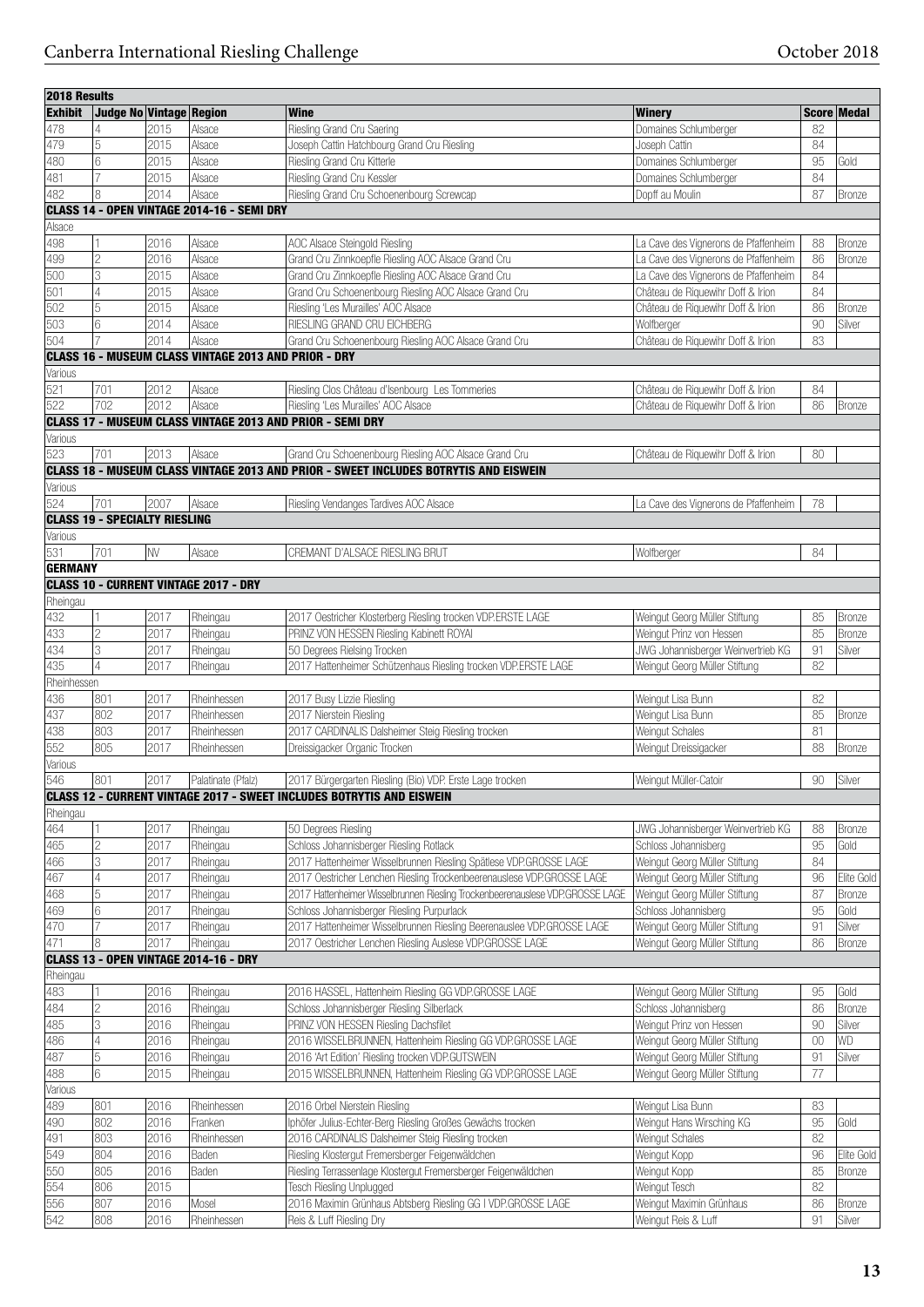| Exhibit Judge No Vintage Region<br>Score Medal<br><b>Winery</b><br>CLASS 14 - OPEN VINTAGE 2014-16 - SEMI DRY<br>Various<br>505<br>801<br>2016<br>Rheingau<br>2016 Hallgarten Riesling Alte Reben VDP.ORTSWEIN<br>Weingut Georg Müller Stiftung<br>97<br>Trophy<br>548<br>802<br>2016<br>Riesling Buntsandstein Klostergut Fremersberger Feigenwäldchen<br>84<br>Weingut Kopp<br>Baden<br>553<br>803<br>2016<br>Weingut Axel Pauly<br>90<br>Mosel<br>Pauly Generations Riesling<br>Silver<br>555<br>2015<br>Schloss Sommerhausen Quaderkalk Riesling<br>Weingut Schloss Sommerhausen<br>89<br>804<br>Franken<br>Bronze<br>557<br>805<br>2016<br>Mosel<br>2016 Maximin Grünhaus Riesling Monopol I VDP.GUTSWEIN<br>Weingut Maximin Grünhaus<br>87<br>Bronze<br>541<br>2016<br>Reis & Luff Riesling Classic<br>806<br>Rheinhessen<br>Weingut Reis & Luff<br>91<br>Silver<br><b>CLASS 15 - OPEN VINTAGE 2014-16 - SWEET INCLUDES BOTRYTIS AND EISWEIN</b><br>Various<br>512<br>801<br>2016<br>Rheingau<br>2016 Oestricher Lenchen Riesling Kabinett VDP.GROSSE LAGE<br>Weingut Georg Müller Stiftung<br>Bronze<br>87<br>513<br>802<br>2016 Hattenheimer Nussbrunnen Riesling Spätlese Goldkapsel VDP.GROSSE LAGE Weingut Georg Müller Stiftung<br>2016<br>Rheingau<br>91<br>Silver<br>544<br>803<br>2016<br>Palatinate (Pfalz)<br>2016 Bürgergarten Riesling Spätlese (Bio) VDP. Erste Lage feinfruchtig<br>Weingut Müller-Catoir<br>85<br>Bronze<br><b>CLASS 16 - MUSEUM CLASS VINTAGE 2013 AND PRIOR - DRY</b><br>Various<br>545<br>801<br>2013<br>Palatinate (Pfalz)<br>2013 Haardt Riesling VDP. Ortswein trocken<br>Weingut Müller-Catoir<br>90<br>Silver<br><b>NEW ZEALAND</b><br><b>CLASS 1 - CURRENT VINTAGE 2018- DRY</b><br>Various<br>159<br>601<br>2018<br>Maude, Mt Maude Vineyard, Dry Riesling<br>Maude Wines<br>86<br>Central Otago<br>Bronze<br>602<br>2018<br>80<br>160<br>Nelson<br>Kahurangi Estate Dry Riesling<br>Kahurangi Estate<br>Spring Creek Estate Riesling<br>88<br>161<br>603<br>2018<br>Marlborough<br>Hunter's Wines<br>Bronze<br>604<br>2018<br>162<br>Marlborough<br>Hunter's Marlborough Riesling<br>Hunter's Wines<br>87<br>Bronze<br>CLASS 3 - CURRENT VINTAGE 2018- SWEET INCLUDES BOTRYTIS AND EISWEIN<br>Various<br>601<br>185<br>2018<br>Wellington District<br>Martinborough Vineyard Manu Riesling<br>Foley Family Wines<br>85<br>Bronze<br>602<br>2018<br>186<br>Marlborough<br>Te Whare Ra SV5182 Riesling 'M'<br>Te Whare Ra Wines<br>88<br>Bronze<br>187<br>Dashwood Riesling<br>95<br>603<br>2018<br>Marlborough<br>Foley Family Wines<br>Gold<br>604<br>2018<br>87<br>188<br>Marlborough<br>The Doctors' Riesling<br>Forrest Wines<br>Bronze<br>605<br>2018<br>84<br>189<br>Central Otago<br>Maude, Mt Maude Vineyard, East Block Riesling<br>Maude Wines<br>CLASS 4 - OPEN VINTAGE 2015-17 - DRY<br>Marlborough<br>271<br>Marlborough<br>2017<br>Vavasour Riesling<br>Foley Family Wines<br>82<br>272<br>2<br>2017<br>Lawson's Dry Hills Riesling<br>95<br>Marlborough<br>Lawson's Dry Hills<br>Gold<br>273<br>3<br>2016<br>Marlborough<br>Te Whare Ra Sv5182 Riesling 'D'<br>Te Whare Ra Wines<br>83<br>274<br>4<br>Allan Scott Family Winemakers<br>83<br>2016<br>Marlborough<br>Allan Scott Generations Dry Riesling<br>Various<br>318<br>601<br>2017<br>Central Otago<br>Mt Difficulty Bannockburn Dry Riesling 2017<br>Mt Difficulty Wines<br>86<br>Bronze<br>319<br>602<br>2016<br>Urlar Gladstone Riesling<br>Wellington District<br>Urlar<br>88<br>Bronze<br>320<br>Canterbury/Waipara Valley Greystone Sea Star Riesling<br>82<br>603<br>2016<br>Greystone Wines<br>321<br>604<br>2016<br>84<br>Domain Road Vineyard The Water Race Dry Riesling<br>Domain Road Vineyard<br>Central Otago<br>CLASS 5 - OPEN VINTAGE 2015-17 - SEMI-DRY<br>Various<br>328<br>601<br>2017<br>Nelson<br>Kahurangi Estate Mt Arthur Reserve Riesling<br>Kahurangi Estate<br>96<br>329<br>602<br>84<br>2017<br>Nelson<br>Kahurangi Estate Riesling<br>Kahurangi Estate<br>330<br>90<br>603<br>2016<br>Marlborough<br>Lawson's Dry Hills Riesling<br>Lawson's Dry Hills<br>Silver<br>331<br>83<br>604<br>2017<br><b>Forrest Riesling</b><br>Forrest Wines<br>Marlborough<br>332<br>Allan Scott Marlborough Riesling<br>Allan Scott Family Winemakers<br>88<br>2017<br>Marlborough<br>605<br>Bronze<br>333<br>95<br>2017<br>Central Otago<br>Akarua Central Otago Riesling<br>Akarua<br>Gold<br>606<br>334<br>2017<br>Roaring Meg Central Otago Riesling 2017<br>Mt Difficulty Wines<br>90<br>607<br>Silver<br>Central Otago<br>335<br>608<br>2016<br>Central Otago<br>Domain Road Duffers Creek Riesling<br>Domain Road Vineyard<br>83<br><b>CLASS 6</b><br>- OPEN VINTAGE 2015-17 - SWEET INCLUDES BOTRYTIS AND EISWEIN<br>Marlborough<br>336<br>2017<br>Marlborough<br>Forrest Wines<br>Forrest Botrytised Riesling<br>97<br>Trophy<br>337<br>$\vert$ 2<br>2017<br>Tupari Wines<br>89<br>Marlborough<br>Late Harvest Riesling<br>Bronze<br>338<br>3<br>Villa Maria Reserve Noble Riesling Botrytis Selection<br>2016<br>Marlborough<br>Villa Maria Estate<br>86<br>Bronze<br>339<br>4<br>2016<br>Giesen Estate Riesling<br>Giesen Wines<br>$90\,$<br>Silver<br>Marlborough<br>340<br>$\overline{5}$<br>95<br>2016<br>Allan Scott Marlborough Late Harvest Riesling<br>Allan Scott Family Winemakers<br>Gold<br>Marlborough<br>Various<br>354<br>601<br>2017<br>Central Otago<br>Mt Difficulty Bannockburn target Riesling 2017<br>Mt Difficulty Wines<br>93<br>Silver<br><b>CLASS 7 - MUSEUM CLASS VINTAGE 2014 AND PRIOR - DRY</b><br>Various<br>413<br>601<br>2014<br>Marlborough<br>Loveblock Vintners<br>84<br>Loveblock Marlborough Bone Dry Riesling<br><b>CLASS 8 - MUSEUM CLASS VINTAGE 2014 AND PRIOR - SEMI-DRY</b><br>Various | 2018 Results |     |      |             |                                  |                               |    |            |
|-------------------------------------------------------------------------------------------------------------------------------------------------------------------------------------------------------------------------------------------------------------------------------------------------------------------------------------------------------------------------------------------------------------------------------------------------------------------------------------------------------------------------------------------------------------------------------------------------------------------------------------------------------------------------------------------------------------------------------------------------------------------------------------------------------------------------------------------------------------------------------------------------------------------------------------------------------------------------------------------------------------------------------------------------------------------------------------------------------------------------------------------------------------------------------------------------------------------------------------------------------------------------------------------------------------------------------------------------------------------------------------------------------------------------------------------------------------------------------------------------------------------------------------------------------------------------------------------------------------------------------------------------------------------------------------------------------------------------------------------------------------------------------------------------------------------------------------------------------------------------------------------------------------------------------------------------------------------------------------------------------------------------------------------------------------------------------------------------------------------------------------------------------------------------------------------------------------------------------------------------------------------------------------------------------------------------------------------------------------------------------------------------------------------------------------------------------------------------------------------------------------------------------------------------------------------------------------------------------------------------------------------------------------------------------------------------------------------------------------------------------------------------------------------------------------------------------------------------------------------------------------------------------------------------------------------------------------------------------------------------------------------------------------------------------------------------------------------------------------------------------------------------------------------------------------------------------------------------------------------------------------------------------------------------------------------------------------------------------------------------------------------------------------------------------------------------------------------------------------------------------------------------------------------------------------------------------------------------------------------------------------------------------------------------------------------------------------------------------------------------------------------------------------------------------------------------------------------------------------------------------------------------------------------------------------------------------------------------------------------------------------------------------------------------------------------------------------------------------------------------------------------------------------------------------------------------------------------------------------------------------------------------------------------------------------------------------------------------------------------------------------------------------------------------------------------------------------------------------------------------------------------------------------------------------------------------------------------------------------------------------------------------------------------------------------------------------------------------------------------------------------------------------------------------------------------------------------------------------------------------------------------------------------------------------------------------------------------------------------------------------------------------------------------------------------------------------------------------------------------------------------------------------------------------------------------------------------------------------------------------------------------------------------------------------------------------------------------------------------------------------------------------------------------------------------------------------------------------------------------------------------------------------------------------------------------------------------------------------------------------------------------------------------------------------------------------------------------------------------------------------------------------------|--------------|-----|------|-------------|----------------------------------|-------------------------------|----|------------|
|                                                                                                                                                                                                                                                                                                                                                                                                                                                                                                                                                                                                                                                                                                                                                                                                                                                                                                                                                                                                                                                                                                                                                                                                                                                                                                                                                                                                                                                                                                                                                                                                                                                                                                                                                                                                                                                                                                                                                                                                                                                                                                                                                                                                                                                                                                                                                                                                                                                                                                                                                                                                                                                                                                                                                                                                                                                                                                                                                                                                                                                                                                                                                                                                                                                                                                                                                                                                                                                                                                                                                                                                                                                                                                                                                                                                                                                                                                                                                                                                                                                                                                                                                                                                                                                                                                                                                                                                                                                                                                                                                                                                                                                                                                                                                                                                                                                                                                                                                                                                                                                                                                                                                                                                                                                                                                                                                                                                                                                                                                                                                                                                                                                                                                                                                                               |              |     |      |             | <b>Wine</b>                      |                               |    |            |
|                                                                                                                                                                                                                                                                                                                                                                                                                                                                                                                                                                                                                                                                                                                                                                                                                                                                                                                                                                                                                                                                                                                                                                                                                                                                                                                                                                                                                                                                                                                                                                                                                                                                                                                                                                                                                                                                                                                                                                                                                                                                                                                                                                                                                                                                                                                                                                                                                                                                                                                                                                                                                                                                                                                                                                                                                                                                                                                                                                                                                                                                                                                                                                                                                                                                                                                                                                                                                                                                                                                                                                                                                                                                                                                                                                                                                                                                                                                                                                                                                                                                                                                                                                                                                                                                                                                                                                                                                                                                                                                                                                                                                                                                                                                                                                                                                                                                                                                                                                                                                                                                                                                                                                                                                                                                                                                                                                                                                                                                                                                                                                                                                                                                                                                                                                               |              |     |      |             |                                  |                               |    |            |
|                                                                                                                                                                                                                                                                                                                                                                                                                                                                                                                                                                                                                                                                                                                                                                                                                                                                                                                                                                                                                                                                                                                                                                                                                                                                                                                                                                                                                                                                                                                                                                                                                                                                                                                                                                                                                                                                                                                                                                                                                                                                                                                                                                                                                                                                                                                                                                                                                                                                                                                                                                                                                                                                                                                                                                                                                                                                                                                                                                                                                                                                                                                                                                                                                                                                                                                                                                                                                                                                                                                                                                                                                                                                                                                                                                                                                                                                                                                                                                                                                                                                                                                                                                                                                                                                                                                                                                                                                                                                                                                                                                                                                                                                                                                                                                                                                                                                                                                                                                                                                                                                                                                                                                                                                                                                                                                                                                                                                                                                                                                                                                                                                                                                                                                                                                               |              |     |      |             |                                  |                               |    |            |
|                                                                                                                                                                                                                                                                                                                                                                                                                                                                                                                                                                                                                                                                                                                                                                                                                                                                                                                                                                                                                                                                                                                                                                                                                                                                                                                                                                                                                                                                                                                                                                                                                                                                                                                                                                                                                                                                                                                                                                                                                                                                                                                                                                                                                                                                                                                                                                                                                                                                                                                                                                                                                                                                                                                                                                                                                                                                                                                                                                                                                                                                                                                                                                                                                                                                                                                                                                                                                                                                                                                                                                                                                                                                                                                                                                                                                                                                                                                                                                                                                                                                                                                                                                                                                                                                                                                                                                                                                                                                                                                                                                                                                                                                                                                                                                                                                                                                                                                                                                                                                                                                                                                                                                                                                                                                                                                                                                                                                                                                                                                                                                                                                                                                                                                                                                               |              |     |      |             |                                  |                               |    |            |
|                                                                                                                                                                                                                                                                                                                                                                                                                                                                                                                                                                                                                                                                                                                                                                                                                                                                                                                                                                                                                                                                                                                                                                                                                                                                                                                                                                                                                                                                                                                                                                                                                                                                                                                                                                                                                                                                                                                                                                                                                                                                                                                                                                                                                                                                                                                                                                                                                                                                                                                                                                                                                                                                                                                                                                                                                                                                                                                                                                                                                                                                                                                                                                                                                                                                                                                                                                                                                                                                                                                                                                                                                                                                                                                                                                                                                                                                                                                                                                                                                                                                                                                                                                                                                                                                                                                                                                                                                                                                                                                                                                                                                                                                                                                                                                                                                                                                                                                                                                                                                                                                                                                                                                                                                                                                                                                                                                                                                                                                                                                                                                                                                                                                                                                                                                               |              |     |      |             |                                  |                               |    |            |
|                                                                                                                                                                                                                                                                                                                                                                                                                                                                                                                                                                                                                                                                                                                                                                                                                                                                                                                                                                                                                                                                                                                                                                                                                                                                                                                                                                                                                                                                                                                                                                                                                                                                                                                                                                                                                                                                                                                                                                                                                                                                                                                                                                                                                                                                                                                                                                                                                                                                                                                                                                                                                                                                                                                                                                                                                                                                                                                                                                                                                                                                                                                                                                                                                                                                                                                                                                                                                                                                                                                                                                                                                                                                                                                                                                                                                                                                                                                                                                                                                                                                                                                                                                                                                                                                                                                                                                                                                                                                                                                                                                                                                                                                                                                                                                                                                                                                                                                                                                                                                                                                                                                                                                                                                                                                                                                                                                                                                                                                                                                                                                                                                                                                                                                                                                               |              |     |      |             |                                  |                               |    |            |
|                                                                                                                                                                                                                                                                                                                                                                                                                                                                                                                                                                                                                                                                                                                                                                                                                                                                                                                                                                                                                                                                                                                                                                                                                                                                                                                                                                                                                                                                                                                                                                                                                                                                                                                                                                                                                                                                                                                                                                                                                                                                                                                                                                                                                                                                                                                                                                                                                                                                                                                                                                                                                                                                                                                                                                                                                                                                                                                                                                                                                                                                                                                                                                                                                                                                                                                                                                                                                                                                                                                                                                                                                                                                                                                                                                                                                                                                                                                                                                                                                                                                                                                                                                                                                                                                                                                                                                                                                                                                                                                                                                                                                                                                                                                                                                                                                                                                                                                                                                                                                                                                                                                                                                                                                                                                                                                                                                                                                                                                                                                                                                                                                                                                                                                                                                               |              |     |      |             |                                  |                               |    |            |
|                                                                                                                                                                                                                                                                                                                                                                                                                                                                                                                                                                                                                                                                                                                                                                                                                                                                                                                                                                                                                                                                                                                                                                                                                                                                                                                                                                                                                                                                                                                                                                                                                                                                                                                                                                                                                                                                                                                                                                                                                                                                                                                                                                                                                                                                                                                                                                                                                                                                                                                                                                                                                                                                                                                                                                                                                                                                                                                                                                                                                                                                                                                                                                                                                                                                                                                                                                                                                                                                                                                                                                                                                                                                                                                                                                                                                                                                                                                                                                                                                                                                                                                                                                                                                                                                                                                                                                                                                                                                                                                                                                                                                                                                                                                                                                                                                                                                                                                                                                                                                                                                                                                                                                                                                                                                                                                                                                                                                                                                                                                                                                                                                                                                                                                                                                               |              |     |      |             |                                  |                               |    |            |
|                                                                                                                                                                                                                                                                                                                                                                                                                                                                                                                                                                                                                                                                                                                                                                                                                                                                                                                                                                                                                                                                                                                                                                                                                                                                                                                                                                                                                                                                                                                                                                                                                                                                                                                                                                                                                                                                                                                                                                                                                                                                                                                                                                                                                                                                                                                                                                                                                                                                                                                                                                                                                                                                                                                                                                                                                                                                                                                                                                                                                                                                                                                                                                                                                                                                                                                                                                                                                                                                                                                                                                                                                                                                                                                                                                                                                                                                                                                                                                                                                                                                                                                                                                                                                                                                                                                                                                                                                                                                                                                                                                                                                                                                                                                                                                                                                                                                                                                                                                                                                                                                                                                                                                                                                                                                                                                                                                                                                                                                                                                                                                                                                                                                                                                                                                               |              |     |      |             |                                  |                               |    |            |
|                                                                                                                                                                                                                                                                                                                                                                                                                                                                                                                                                                                                                                                                                                                                                                                                                                                                                                                                                                                                                                                                                                                                                                                                                                                                                                                                                                                                                                                                                                                                                                                                                                                                                                                                                                                                                                                                                                                                                                                                                                                                                                                                                                                                                                                                                                                                                                                                                                                                                                                                                                                                                                                                                                                                                                                                                                                                                                                                                                                                                                                                                                                                                                                                                                                                                                                                                                                                                                                                                                                                                                                                                                                                                                                                                                                                                                                                                                                                                                                                                                                                                                                                                                                                                                                                                                                                                                                                                                                                                                                                                                                                                                                                                                                                                                                                                                                                                                                                                                                                                                                                                                                                                                                                                                                                                                                                                                                                                                                                                                                                                                                                                                                                                                                                                                               |              |     |      |             |                                  |                               |    |            |
|                                                                                                                                                                                                                                                                                                                                                                                                                                                                                                                                                                                                                                                                                                                                                                                                                                                                                                                                                                                                                                                                                                                                                                                                                                                                                                                                                                                                                                                                                                                                                                                                                                                                                                                                                                                                                                                                                                                                                                                                                                                                                                                                                                                                                                                                                                                                                                                                                                                                                                                                                                                                                                                                                                                                                                                                                                                                                                                                                                                                                                                                                                                                                                                                                                                                                                                                                                                                                                                                                                                                                                                                                                                                                                                                                                                                                                                                                                                                                                                                                                                                                                                                                                                                                                                                                                                                                                                                                                                                                                                                                                                                                                                                                                                                                                                                                                                                                                                                                                                                                                                                                                                                                                                                                                                                                                                                                                                                                                                                                                                                                                                                                                                                                                                                                                               |              |     |      |             |                                  |                               |    |            |
|                                                                                                                                                                                                                                                                                                                                                                                                                                                                                                                                                                                                                                                                                                                                                                                                                                                                                                                                                                                                                                                                                                                                                                                                                                                                                                                                                                                                                                                                                                                                                                                                                                                                                                                                                                                                                                                                                                                                                                                                                                                                                                                                                                                                                                                                                                                                                                                                                                                                                                                                                                                                                                                                                                                                                                                                                                                                                                                                                                                                                                                                                                                                                                                                                                                                                                                                                                                                                                                                                                                                                                                                                                                                                                                                                                                                                                                                                                                                                                                                                                                                                                                                                                                                                                                                                                                                                                                                                                                                                                                                                                                                                                                                                                                                                                                                                                                                                                                                                                                                                                                                                                                                                                                                                                                                                                                                                                                                                                                                                                                                                                                                                                                                                                                                                                               |              |     |      |             |                                  |                               |    |            |
|                                                                                                                                                                                                                                                                                                                                                                                                                                                                                                                                                                                                                                                                                                                                                                                                                                                                                                                                                                                                                                                                                                                                                                                                                                                                                                                                                                                                                                                                                                                                                                                                                                                                                                                                                                                                                                                                                                                                                                                                                                                                                                                                                                                                                                                                                                                                                                                                                                                                                                                                                                                                                                                                                                                                                                                                                                                                                                                                                                                                                                                                                                                                                                                                                                                                                                                                                                                                                                                                                                                                                                                                                                                                                                                                                                                                                                                                                                                                                                                                                                                                                                                                                                                                                                                                                                                                                                                                                                                                                                                                                                                                                                                                                                                                                                                                                                                                                                                                                                                                                                                                                                                                                                                                                                                                                                                                                                                                                                                                                                                                                                                                                                                                                                                                                                               |              |     |      |             |                                  |                               |    |            |
|                                                                                                                                                                                                                                                                                                                                                                                                                                                                                                                                                                                                                                                                                                                                                                                                                                                                                                                                                                                                                                                                                                                                                                                                                                                                                                                                                                                                                                                                                                                                                                                                                                                                                                                                                                                                                                                                                                                                                                                                                                                                                                                                                                                                                                                                                                                                                                                                                                                                                                                                                                                                                                                                                                                                                                                                                                                                                                                                                                                                                                                                                                                                                                                                                                                                                                                                                                                                                                                                                                                                                                                                                                                                                                                                                                                                                                                                                                                                                                                                                                                                                                                                                                                                                                                                                                                                                                                                                                                                                                                                                                                                                                                                                                                                                                                                                                                                                                                                                                                                                                                                                                                                                                                                                                                                                                                                                                                                                                                                                                                                                                                                                                                                                                                                                                               |              |     |      |             |                                  |                               |    |            |
|                                                                                                                                                                                                                                                                                                                                                                                                                                                                                                                                                                                                                                                                                                                                                                                                                                                                                                                                                                                                                                                                                                                                                                                                                                                                                                                                                                                                                                                                                                                                                                                                                                                                                                                                                                                                                                                                                                                                                                                                                                                                                                                                                                                                                                                                                                                                                                                                                                                                                                                                                                                                                                                                                                                                                                                                                                                                                                                                                                                                                                                                                                                                                                                                                                                                                                                                                                                                                                                                                                                                                                                                                                                                                                                                                                                                                                                                                                                                                                                                                                                                                                                                                                                                                                                                                                                                                                                                                                                                                                                                                                                                                                                                                                                                                                                                                                                                                                                                                                                                                                                                                                                                                                                                                                                                                                                                                                                                                                                                                                                                                                                                                                                                                                                                                                               |              |     |      |             |                                  |                               |    |            |
|                                                                                                                                                                                                                                                                                                                                                                                                                                                                                                                                                                                                                                                                                                                                                                                                                                                                                                                                                                                                                                                                                                                                                                                                                                                                                                                                                                                                                                                                                                                                                                                                                                                                                                                                                                                                                                                                                                                                                                                                                                                                                                                                                                                                                                                                                                                                                                                                                                                                                                                                                                                                                                                                                                                                                                                                                                                                                                                                                                                                                                                                                                                                                                                                                                                                                                                                                                                                                                                                                                                                                                                                                                                                                                                                                                                                                                                                                                                                                                                                                                                                                                                                                                                                                                                                                                                                                                                                                                                                                                                                                                                                                                                                                                                                                                                                                                                                                                                                                                                                                                                                                                                                                                                                                                                                                                                                                                                                                                                                                                                                                                                                                                                                                                                                                                               |              |     |      |             |                                  |                               |    |            |
|                                                                                                                                                                                                                                                                                                                                                                                                                                                                                                                                                                                                                                                                                                                                                                                                                                                                                                                                                                                                                                                                                                                                                                                                                                                                                                                                                                                                                                                                                                                                                                                                                                                                                                                                                                                                                                                                                                                                                                                                                                                                                                                                                                                                                                                                                                                                                                                                                                                                                                                                                                                                                                                                                                                                                                                                                                                                                                                                                                                                                                                                                                                                                                                                                                                                                                                                                                                                                                                                                                                                                                                                                                                                                                                                                                                                                                                                                                                                                                                                                                                                                                                                                                                                                                                                                                                                                                                                                                                                                                                                                                                                                                                                                                                                                                                                                                                                                                                                                                                                                                                                                                                                                                                                                                                                                                                                                                                                                                                                                                                                                                                                                                                                                                                                                                               |              |     |      |             |                                  |                               |    |            |
|                                                                                                                                                                                                                                                                                                                                                                                                                                                                                                                                                                                                                                                                                                                                                                                                                                                                                                                                                                                                                                                                                                                                                                                                                                                                                                                                                                                                                                                                                                                                                                                                                                                                                                                                                                                                                                                                                                                                                                                                                                                                                                                                                                                                                                                                                                                                                                                                                                                                                                                                                                                                                                                                                                                                                                                                                                                                                                                                                                                                                                                                                                                                                                                                                                                                                                                                                                                                                                                                                                                                                                                                                                                                                                                                                                                                                                                                                                                                                                                                                                                                                                                                                                                                                                                                                                                                                                                                                                                                                                                                                                                                                                                                                                                                                                                                                                                                                                                                                                                                                                                                                                                                                                                                                                                                                                                                                                                                                                                                                                                                                                                                                                                                                                                                                                               |              |     |      |             |                                  |                               |    |            |
|                                                                                                                                                                                                                                                                                                                                                                                                                                                                                                                                                                                                                                                                                                                                                                                                                                                                                                                                                                                                                                                                                                                                                                                                                                                                                                                                                                                                                                                                                                                                                                                                                                                                                                                                                                                                                                                                                                                                                                                                                                                                                                                                                                                                                                                                                                                                                                                                                                                                                                                                                                                                                                                                                                                                                                                                                                                                                                                                                                                                                                                                                                                                                                                                                                                                                                                                                                                                                                                                                                                                                                                                                                                                                                                                                                                                                                                                                                                                                                                                                                                                                                                                                                                                                                                                                                                                                                                                                                                                                                                                                                                                                                                                                                                                                                                                                                                                                                                                                                                                                                                                                                                                                                                                                                                                                                                                                                                                                                                                                                                                                                                                                                                                                                                                                                               |              |     |      |             |                                  |                               |    |            |
|                                                                                                                                                                                                                                                                                                                                                                                                                                                                                                                                                                                                                                                                                                                                                                                                                                                                                                                                                                                                                                                                                                                                                                                                                                                                                                                                                                                                                                                                                                                                                                                                                                                                                                                                                                                                                                                                                                                                                                                                                                                                                                                                                                                                                                                                                                                                                                                                                                                                                                                                                                                                                                                                                                                                                                                                                                                                                                                                                                                                                                                                                                                                                                                                                                                                                                                                                                                                                                                                                                                                                                                                                                                                                                                                                                                                                                                                                                                                                                                                                                                                                                                                                                                                                                                                                                                                                                                                                                                                                                                                                                                                                                                                                                                                                                                                                                                                                                                                                                                                                                                                                                                                                                                                                                                                                                                                                                                                                                                                                                                                                                                                                                                                                                                                                                               |              |     |      |             |                                  |                               |    |            |
|                                                                                                                                                                                                                                                                                                                                                                                                                                                                                                                                                                                                                                                                                                                                                                                                                                                                                                                                                                                                                                                                                                                                                                                                                                                                                                                                                                                                                                                                                                                                                                                                                                                                                                                                                                                                                                                                                                                                                                                                                                                                                                                                                                                                                                                                                                                                                                                                                                                                                                                                                                                                                                                                                                                                                                                                                                                                                                                                                                                                                                                                                                                                                                                                                                                                                                                                                                                                                                                                                                                                                                                                                                                                                                                                                                                                                                                                                                                                                                                                                                                                                                                                                                                                                                                                                                                                                                                                                                                                                                                                                                                                                                                                                                                                                                                                                                                                                                                                                                                                                                                                                                                                                                                                                                                                                                                                                                                                                                                                                                                                                                                                                                                                                                                                                                               |              |     |      |             |                                  |                               |    |            |
|                                                                                                                                                                                                                                                                                                                                                                                                                                                                                                                                                                                                                                                                                                                                                                                                                                                                                                                                                                                                                                                                                                                                                                                                                                                                                                                                                                                                                                                                                                                                                                                                                                                                                                                                                                                                                                                                                                                                                                                                                                                                                                                                                                                                                                                                                                                                                                                                                                                                                                                                                                                                                                                                                                                                                                                                                                                                                                                                                                                                                                                                                                                                                                                                                                                                                                                                                                                                                                                                                                                                                                                                                                                                                                                                                                                                                                                                                                                                                                                                                                                                                                                                                                                                                                                                                                                                                                                                                                                                                                                                                                                                                                                                                                                                                                                                                                                                                                                                                                                                                                                                                                                                                                                                                                                                                                                                                                                                                                                                                                                                                                                                                                                                                                                                                                               |              |     |      |             |                                  |                               |    |            |
|                                                                                                                                                                                                                                                                                                                                                                                                                                                                                                                                                                                                                                                                                                                                                                                                                                                                                                                                                                                                                                                                                                                                                                                                                                                                                                                                                                                                                                                                                                                                                                                                                                                                                                                                                                                                                                                                                                                                                                                                                                                                                                                                                                                                                                                                                                                                                                                                                                                                                                                                                                                                                                                                                                                                                                                                                                                                                                                                                                                                                                                                                                                                                                                                                                                                                                                                                                                                                                                                                                                                                                                                                                                                                                                                                                                                                                                                                                                                                                                                                                                                                                                                                                                                                                                                                                                                                                                                                                                                                                                                                                                                                                                                                                                                                                                                                                                                                                                                                                                                                                                                                                                                                                                                                                                                                                                                                                                                                                                                                                                                                                                                                                                                                                                                                                               |              |     |      |             |                                  |                               |    |            |
|                                                                                                                                                                                                                                                                                                                                                                                                                                                                                                                                                                                                                                                                                                                                                                                                                                                                                                                                                                                                                                                                                                                                                                                                                                                                                                                                                                                                                                                                                                                                                                                                                                                                                                                                                                                                                                                                                                                                                                                                                                                                                                                                                                                                                                                                                                                                                                                                                                                                                                                                                                                                                                                                                                                                                                                                                                                                                                                                                                                                                                                                                                                                                                                                                                                                                                                                                                                                                                                                                                                                                                                                                                                                                                                                                                                                                                                                                                                                                                                                                                                                                                                                                                                                                                                                                                                                                                                                                                                                                                                                                                                                                                                                                                                                                                                                                                                                                                                                                                                                                                                                                                                                                                                                                                                                                                                                                                                                                                                                                                                                                                                                                                                                                                                                                                               |              |     |      |             |                                  |                               |    |            |
|                                                                                                                                                                                                                                                                                                                                                                                                                                                                                                                                                                                                                                                                                                                                                                                                                                                                                                                                                                                                                                                                                                                                                                                                                                                                                                                                                                                                                                                                                                                                                                                                                                                                                                                                                                                                                                                                                                                                                                                                                                                                                                                                                                                                                                                                                                                                                                                                                                                                                                                                                                                                                                                                                                                                                                                                                                                                                                                                                                                                                                                                                                                                                                                                                                                                                                                                                                                                                                                                                                                                                                                                                                                                                                                                                                                                                                                                                                                                                                                                                                                                                                                                                                                                                                                                                                                                                                                                                                                                                                                                                                                                                                                                                                                                                                                                                                                                                                                                                                                                                                                                                                                                                                                                                                                                                                                                                                                                                                                                                                                                                                                                                                                                                                                                                                               |              |     |      |             |                                  |                               |    |            |
|                                                                                                                                                                                                                                                                                                                                                                                                                                                                                                                                                                                                                                                                                                                                                                                                                                                                                                                                                                                                                                                                                                                                                                                                                                                                                                                                                                                                                                                                                                                                                                                                                                                                                                                                                                                                                                                                                                                                                                                                                                                                                                                                                                                                                                                                                                                                                                                                                                                                                                                                                                                                                                                                                                                                                                                                                                                                                                                                                                                                                                                                                                                                                                                                                                                                                                                                                                                                                                                                                                                                                                                                                                                                                                                                                                                                                                                                                                                                                                                                                                                                                                                                                                                                                                                                                                                                                                                                                                                                                                                                                                                                                                                                                                                                                                                                                                                                                                                                                                                                                                                                                                                                                                                                                                                                                                                                                                                                                                                                                                                                                                                                                                                                                                                                                                               |              |     |      |             |                                  |                               |    |            |
|                                                                                                                                                                                                                                                                                                                                                                                                                                                                                                                                                                                                                                                                                                                                                                                                                                                                                                                                                                                                                                                                                                                                                                                                                                                                                                                                                                                                                                                                                                                                                                                                                                                                                                                                                                                                                                                                                                                                                                                                                                                                                                                                                                                                                                                                                                                                                                                                                                                                                                                                                                                                                                                                                                                                                                                                                                                                                                                                                                                                                                                                                                                                                                                                                                                                                                                                                                                                                                                                                                                                                                                                                                                                                                                                                                                                                                                                                                                                                                                                                                                                                                                                                                                                                                                                                                                                                                                                                                                                                                                                                                                                                                                                                                                                                                                                                                                                                                                                                                                                                                                                                                                                                                                                                                                                                                                                                                                                                                                                                                                                                                                                                                                                                                                                                                               |              |     |      |             |                                  |                               |    |            |
|                                                                                                                                                                                                                                                                                                                                                                                                                                                                                                                                                                                                                                                                                                                                                                                                                                                                                                                                                                                                                                                                                                                                                                                                                                                                                                                                                                                                                                                                                                                                                                                                                                                                                                                                                                                                                                                                                                                                                                                                                                                                                                                                                                                                                                                                                                                                                                                                                                                                                                                                                                                                                                                                                                                                                                                                                                                                                                                                                                                                                                                                                                                                                                                                                                                                                                                                                                                                                                                                                                                                                                                                                                                                                                                                                                                                                                                                                                                                                                                                                                                                                                                                                                                                                                                                                                                                                                                                                                                                                                                                                                                                                                                                                                                                                                                                                                                                                                                                                                                                                                                                                                                                                                                                                                                                                                                                                                                                                                                                                                                                                                                                                                                                                                                                                                               |              |     |      |             |                                  |                               |    |            |
|                                                                                                                                                                                                                                                                                                                                                                                                                                                                                                                                                                                                                                                                                                                                                                                                                                                                                                                                                                                                                                                                                                                                                                                                                                                                                                                                                                                                                                                                                                                                                                                                                                                                                                                                                                                                                                                                                                                                                                                                                                                                                                                                                                                                                                                                                                                                                                                                                                                                                                                                                                                                                                                                                                                                                                                                                                                                                                                                                                                                                                                                                                                                                                                                                                                                                                                                                                                                                                                                                                                                                                                                                                                                                                                                                                                                                                                                                                                                                                                                                                                                                                                                                                                                                                                                                                                                                                                                                                                                                                                                                                                                                                                                                                                                                                                                                                                                                                                                                                                                                                                                                                                                                                                                                                                                                                                                                                                                                                                                                                                                                                                                                                                                                                                                                                               |              |     |      |             |                                  |                               |    |            |
|                                                                                                                                                                                                                                                                                                                                                                                                                                                                                                                                                                                                                                                                                                                                                                                                                                                                                                                                                                                                                                                                                                                                                                                                                                                                                                                                                                                                                                                                                                                                                                                                                                                                                                                                                                                                                                                                                                                                                                                                                                                                                                                                                                                                                                                                                                                                                                                                                                                                                                                                                                                                                                                                                                                                                                                                                                                                                                                                                                                                                                                                                                                                                                                                                                                                                                                                                                                                                                                                                                                                                                                                                                                                                                                                                                                                                                                                                                                                                                                                                                                                                                                                                                                                                                                                                                                                                                                                                                                                                                                                                                                                                                                                                                                                                                                                                                                                                                                                                                                                                                                                                                                                                                                                                                                                                                                                                                                                                                                                                                                                                                                                                                                                                                                                                                               |              |     |      |             |                                  |                               |    |            |
|                                                                                                                                                                                                                                                                                                                                                                                                                                                                                                                                                                                                                                                                                                                                                                                                                                                                                                                                                                                                                                                                                                                                                                                                                                                                                                                                                                                                                                                                                                                                                                                                                                                                                                                                                                                                                                                                                                                                                                                                                                                                                                                                                                                                                                                                                                                                                                                                                                                                                                                                                                                                                                                                                                                                                                                                                                                                                                                                                                                                                                                                                                                                                                                                                                                                                                                                                                                                                                                                                                                                                                                                                                                                                                                                                                                                                                                                                                                                                                                                                                                                                                                                                                                                                                                                                                                                                                                                                                                                                                                                                                                                                                                                                                                                                                                                                                                                                                                                                                                                                                                                                                                                                                                                                                                                                                                                                                                                                                                                                                                                                                                                                                                                                                                                                                               |              |     |      |             |                                  |                               |    |            |
|                                                                                                                                                                                                                                                                                                                                                                                                                                                                                                                                                                                                                                                                                                                                                                                                                                                                                                                                                                                                                                                                                                                                                                                                                                                                                                                                                                                                                                                                                                                                                                                                                                                                                                                                                                                                                                                                                                                                                                                                                                                                                                                                                                                                                                                                                                                                                                                                                                                                                                                                                                                                                                                                                                                                                                                                                                                                                                                                                                                                                                                                                                                                                                                                                                                                                                                                                                                                                                                                                                                                                                                                                                                                                                                                                                                                                                                                                                                                                                                                                                                                                                                                                                                                                                                                                                                                                                                                                                                                                                                                                                                                                                                                                                                                                                                                                                                                                                                                                                                                                                                                                                                                                                                                                                                                                                                                                                                                                                                                                                                                                                                                                                                                                                                                                                               |              |     |      |             |                                  |                               |    |            |
|                                                                                                                                                                                                                                                                                                                                                                                                                                                                                                                                                                                                                                                                                                                                                                                                                                                                                                                                                                                                                                                                                                                                                                                                                                                                                                                                                                                                                                                                                                                                                                                                                                                                                                                                                                                                                                                                                                                                                                                                                                                                                                                                                                                                                                                                                                                                                                                                                                                                                                                                                                                                                                                                                                                                                                                                                                                                                                                                                                                                                                                                                                                                                                                                                                                                                                                                                                                                                                                                                                                                                                                                                                                                                                                                                                                                                                                                                                                                                                                                                                                                                                                                                                                                                                                                                                                                                                                                                                                                                                                                                                                                                                                                                                                                                                                                                                                                                                                                                                                                                                                                                                                                                                                                                                                                                                                                                                                                                                                                                                                                                                                                                                                                                                                                                                               |              |     |      |             |                                  |                               |    |            |
|                                                                                                                                                                                                                                                                                                                                                                                                                                                                                                                                                                                                                                                                                                                                                                                                                                                                                                                                                                                                                                                                                                                                                                                                                                                                                                                                                                                                                                                                                                                                                                                                                                                                                                                                                                                                                                                                                                                                                                                                                                                                                                                                                                                                                                                                                                                                                                                                                                                                                                                                                                                                                                                                                                                                                                                                                                                                                                                                                                                                                                                                                                                                                                                                                                                                                                                                                                                                                                                                                                                                                                                                                                                                                                                                                                                                                                                                                                                                                                                                                                                                                                                                                                                                                                                                                                                                                                                                                                                                                                                                                                                                                                                                                                                                                                                                                                                                                                                                                                                                                                                                                                                                                                                                                                                                                                                                                                                                                                                                                                                                                                                                                                                                                                                                                                               |              |     |      |             |                                  |                               |    |            |
|                                                                                                                                                                                                                                                                                                                                                                                                                                                                                                                                                                                                                                                                                                                                                                                                                                                                                                                                                                                                                                                                                                                                                                                                                                                                                                                                                                                                                                                                                                                                                                                                                                                                                                                                                                                                                                                                                                                                                                                                                                                                                                                                                                                                                                                                                                                                                                                                                                                                                                                                                                                                                                                                                                                                                                                                                                                                                                                                                                                                                                                                                                                                                                                                                                                                                                                                                                                                                                                                                                                                                                                                                                                                                                                                                                                                                                                                                                                                                                                                                                                                                                                                                                                                                                                                                                                                                                                                                                                                                                                                                                                                                                                                                                                                                                                                                                                                                                                                                                                                                                                                                                                                                                                                                                                                                                                                                                                                                                                                                                                                                                                                                                                                                                                                                                               |              |     |      |             |                                  |                               |    |            |
|                                                                                                                                                                                                                                                                                                                                                                                                                                                                                                                                                                                                                                                                                                                                                                                                                                                                                                                                                                                                                                                                                                                                                                                                                                                                                                                                                                                                                                                                                                                                                                                                                                                                                                                                                                                                                                                                                                                                                                                                                                                                                                                                                                                                                                                                                                                                                                                                                                                                                                                                                                                                                                                                                                                                                                                                                                                                                                                                                                                                                                                                                                                                                                                                                                                                                                                                                                                                                                                                                                                                                                                                                                                                                                                                                                                                                                                                                                                                                                                                                                                                                                                                                                                                                                                                                                                                                                                                                                                                                                                                                                                                                                                                                                                                                                                                                                                                                                                                                                                                                                                                                                                                                                                                                                                                                                                                                                                                                                                                                                                                                                                                                                                                                                                                                                               |              |     |      |             |                                  |                               |    |            |
|                                                                                                                                                                                                                                                                                                                                                                                                                                                                                                                                                                                                                                                                                                                                                                                                                                                                                                                                                                                                                                                                                                                                                                                                                                                                                                                                                                                                                                                                                                                                                                                                                                                                                                                                                                                                                                                                                                                                                                                                                                                                                                                                                                                                                                                                                                                                                                                                                                                                                                                                                                                                                                                                                                                                                                                                                                                                                                                                                                                                                                                                                                                                                                                                                                                                                                                                                                                                                                                                                                                                                                                                                                                                                                                                                                                                                                                                                                                                                                                                                                                                                                                                                                                                                                                                                                                                                                                                                                                                                                                                                                                                                                                                                                                                                                                                                                                                                                                                                                                                                                                                                                                                                                                                                                                                                                                                                                                                                                                                                                                                                                                                                                                                                                                                                                               |              |     |      |             |                                  |                               |    |            |
|                                                                                                                                                                                                                                                                                                                                                                                                                                                                                                                                                                                                                                                                                                                                                                                                                                                                                                                                                                                                                                                                                                                                                                                                                                                                                                                                                                                                                                                                                                                                                                                                                                                                                                                                                                                                                                                                                                                                                                                                                                                                                                                                                                                                                                                                                                                                                                                                                                                                                                                                                                                                                                                                                                                                                                                                                                                                                                                                                                                                                                                                                                                                                                                                                                                                                                                                                                                                                                                                                                                                                                                                                                                                                                                                                                                                                                                                                                                                                                                                                                                                                                                                                                                                                                                                                                                                                                                                                                                                                                                                                                                                                                                                                                                                                                                                                                                                                                                                                                                                                                                                                                                                                                                                                                                                                                                                                                                                                                                                                                                                                                                                                                                                                                                                                                               |              |     |      |             |                                  |                               |    |            |
|                                                                                                                                                                                                                                                                                                                                                                                                                                                                                                                                                                                                                                                                                                                                                                                                                                                                                                                                                                                                                                                                                                                                                                                                                                                                                                                                                                                                                                                                                                                                                                                                                                                                                                                                                                                                                                                                                                                                                                                                                                                                                                                                                                                                                                                                                                                                                                                                                                                                                                                                                                                                                                                                                                                                                                                                                                                                                                                                                                                                                                                                                                                                                                                                                                                                                                                                                                                                                                                                                                                                                                                                                                                                                                                                                                                                                                                                                                                                                                                                                                                                                                                                                                                                                                                                                                                                                                                                                                                                                                                                                                                                                                                                                                                                                                                                                                                                                                                                                                                                                                                                                                                                                                                                                                                                                                                                                                                                                                                                                                                                                                                                                                                                                                                                                                               |              |     |      |             |                                  |                               |    |            |
|                                                                                                                                                                                                                                                                                                                                                                                                                                                                                                                                                                                                                                                                                                                                                                                                                                                                                                                                                                                                                                                                                                                                                                                                                                                                                                                                                                                                                                                                                                                                                                                                                                                                                                                                                                                                                                                                                                                                                                                                                                                                                                                                                                                                                                                                                                                                                                                                                                                                                                                                                                                                                                                                                                                                                                                                                                                                                                                                                                                                                                                                                                                                                                                                                                                                                                                                                                                                                                                                                                                                                                                                                                                                                                                                                                                                                                                                                                                                                                                                                                                                                                                                                                                                                                                                                                                                                                                                                                                                                                                                                                                                                                                                                                                                                                                                                                                                                                                                                                                                                                                                                                                                                                                                                                                                                                                                                                                                                                                                                                                                                                                                                                                                                                                                                                               |              |     |      |             |                                  |                               |    |            |
|                                                                                                                                                                                                                                                                                                                                                                                                                                                                                                                                                                                                                                                                                                                                                                                                                                                                                                                                                                                                                                                                                                                                                                                                                                                                                                                                                                                                                                                                                                                                                                                                                                                                                                                                                                                                                                                                                                                                                                                                                                                                                                                                                                                                                                                                                                                                                                                                                                                                                                                                                                                                                                                                                                                                                                                                                                                                                                                                                                                                                                                                                                                                                                                                                                                                                                                                                                                                                                                                                                                                                                                                                                                                                                                                                                                                                                                                                                                                                                                                                                                                                                                                                                                                                                                                                                                                                                                                                                                                                                                                                                                                                                                                                                                                                                                                                                                                                                                                                                                                                                                                                                                                                                                                                                                                                                                                                                                                                                                                                                                                                                                                                                                                                                                                                                               |              |     |      |             |                                  |                               |    |            |
|                                                                                                                                                                                                                                                                                                                                                                                                                                                                                                                                                                                                                                                                                                                                                                                                                                                                                                                                                                                                                                                                                                                                                                                                                                                                                                                                                                                                                                                                                                                                                                                                                                                                                                                                                                                                                                                                                                                                                                                                                                                                                                                                                                                                                                                                                                                                                                                                                                                                                                                                                                                                                                                                                                                                                                                                                                                                                                                                                                                                                                                                                                                                                                                                                                                                                                                                                                                                                                                                                                                                                                                                                                                                                                                                                                                                                                                                                                                                                                                                                                                                                                                                                                                                                                                                                                                                                                                                                                                                                                                                                                                                                                                                                                                                                                                                                                                                                                                                                                                                                                                                                                                                                                                                                                                                                                                                                                                                                                                                                                                                                                                                                                                                                                                                                                               |              |     |      |             |                                  |                               |    |            |
|                                                                                                                                                                                                                                                                                                                                                                                                                                                                                                                                                                                                                                                                                                                                                                                                                                                                                                                                                                                                                                                                                                                                                                                                                                                                                                                                                                                                                                                                                                                                                                                                                                                                                                                                                                                                                                                                                                                                                                                                                                                                                                                                                                                                                                                                                                                                                                                                                                                                                                                                                                                                                                                                                                                                                                                                                                                                                                                                                                                                                                                                                                                                                                                                                                                                                                                                                                                                                                                                                                                                                                                                                                                                                                                                                                                                                                                                                                                                                                                                                                                                                                                                                                                                                                                                                                                                                                                                                                                                                                                                                                                                                                                                                                                                                                                                                                                                                                                                                                                                                                                                                                                                                                                                                                                                                                                                                                                                                                                                                                                                                                                                                                                                                                                                                                               |              |     |      |             |                                  |                               |    |            |
|                                                                                                                                                                                                                                                                                                                                                                                                                                                                                                                                                                                                                                                                                                                                                                                                                                                                                                                                                                                                                                                                                                                                                                                                                                                                                                                                                                                                                                                                                                                                                                                                                                                                                                                                                                                                                                                                                                                                                                                                                                                                                                                                                                                                                                                                                                                                                                                                                                                                                                                                                                                                                                                                                                                                                                                                                                                                                                                                                                                                                                                                                                                                                                                                                                                                                                                                                                                                                                                                                                                                                                                                                                                                                                                                                                                                                                                                                                                                                                                                                                                                                                                                                                                                                                                                                                                                                                                                                                                                                                                                                                                                                                                                                                                                                                                                                                                                                                                                                                                                                                                                                                                                                                                                                                                                                                                                                                                                                                                                                                                                                                                                                                                                                                                                                                               |              |     |      |             |                                  |                               |    |            |
|                                                                                                                                                                                                                                                                                                                                                                                                                                                                                                                                                                                                                                                                                                                                                                                                                                                                                                                                                                                                                                                                                                                                                                                                                                                                                                                                                                                                                                                                                                                                                                                                                                                                                                                                                                                                                                                                                                                                                                                                                                                                                                                                                                                                                                                                                                                                                                                                                                                                                                                                                                                                                                                                                                                                                                                                                                                                                                                                                                                                                                                                                                                                                                                                                                                                                                                                                                                                                                                                                                                                                                                                                                                                                                                                                                                                                                                                                                                                                                                                                                                                                                                                                                                                                                                                                                                                                                                                                                                                                                                                                                                                                                                                                                                                                                                                                                                                                                                                                                                                                                                                                                                                                                                                                                                                                                                                                                                                                                                                                                                                                                                                                                                                                                                                                                               |              |     |      |             |                                  |                               |    |            |
|                                                                                                                                                                                                                                                                                                                                                                                                                                                                                                                                                                                                                                                                                                                                                                                                                                                                                                                                                                                                                                                                                                                                                                                                                                                                                                                                                                                                                                                                                                                                                                                                                                                                                                                                                                                                                                                                                                                                                                                                                                                                                                                                                                                                                                                                                                                                                                                                                                                                                                                                                                                                                                                                                                                                                                                                                                                                                                                                                                                                                                                                                                                                                                                                                                                                                                                                                                                                                                                                                                                                                                                                                                                                                                                                                                                                                                                                                                                                                                                                                                                                                                                                                                                                                                                                                                                                                                                                                                                                                                                                                                                                                                                                                                                                                                                                                                                                                                                                                                                                                                                                                                                                                                                                                                                                                                                                                                                                                                                                                                                                                                                                                                                                                                                                                                               |              |     |      |             |                                  |                               |    |            |
|                                                                                                                                                                                                                                                                                                                                                                                                                                                                                                                                                                                                                                                                                                                                                                                                                                                                                                                                                                                                                                                                                                                                                                                                                                                                                                                                                                                                                                                                                                                                                                                                                                                                                                                                                                                                                                                                                                                                                                                                                                                                                                                                                                                                                                                                                                                                                                                                                                                                                                                                                                                                                                                                                                                                                                                                                                                                                                                                                                                                                                                                                                                                                                                                                                                                                                                                                                                                                                                                                                                                                                                                                                                                                                                                                                                                                                                                                                                                                                                                                                                                                                                                                                                                                                                                                                                                                                                                                                                                                                                                                                                                                                                                                                                                                                                                                                                                                                                                                                                                                                                                                                                                                                                                                                                                                                                                                                                                                                                                                                                                                                                                                                                                                                                                                                               |              |     |      |             |                                  |                               |    |            |
|                                                                                                                                                                                                                                                                                                                                                                                                                                                                                                                                                                                                                                                                                                                                                                                                                                                                                                                                                                                                                                                                                                                                                                                                                                                                                                                                                                                                                                                                                                                                                                                                                                                                                                                                                                                                                                                                                                                                                                                                                                                                                                                                                                                                                                                                                                                                                                                                                                                                                                                                                                                                                                                                                                                                                                                                                                                                                                                                                                                                                                                                                                                                                                                                                                                                                                                                                                                                                                                                                                                                                                                                                                                                                                                                                                                                                                                                                                                                                                                                                                                                                                                                                                                                                                                                                                                                                                                                                                                                                                                                                                                                                                                                                                                                                                                                                                                                                                                                                                                                                                                                                                                                                                                                                                                                                                                                                                                                                                                                                                                                                                                                                                                                                                                                                                               |              |     |      |             |                                  |                               |    |            |
|                                                                                                                                                                                                                                                                                                                                                                                                                                                                                                                                                                                                                                                                                                                                                                                                                                                                                                                                                                                                                                                                                                                                                                                                                                                                                                                                                                                                                                                                                                                                                                                                                                                                                                                                                                                                                                                                                                                                                                                                                                                                                                                                                                                                                                                                                                                                                                                                                                                                                                                                                                                                                                                                                                                                                                                                                                                                                                                                                                                                                                                                                                                                                                                                                                                                                                                                                                                                                                                                                                                                                                                                                                                                                                                                                                                                                                                                                                                                                                                                                                                                                                                                                                                                                                                                                                                                                                                                                                                                                                                                                                                                                                                                                                                                                                                                                                                                                                                                                                                                                                                                                                                                                                                                                                                                                                                                                                                                                                                                                                                                                                                                                                                                                                                                                                               |              |     |      |             |                                  |                               |    | Elite Gold |
|                                                                                                                                                                                                                                                                                                                                                                                                                                                                                                                                                                                                                                                                                                                                                                                                                                                                                                                                                                                                                                                                                                                                                                                                                                                                                                                                                                                                                                                                                                                                                                                                                                                                                                                                                                                                                                                                                                                                                                                                                                                                                                                                                                                                                                                                                                                                                                                                                                                                                                                                                                                                                                                                                                                                                                                                                                                                                                                                                                                                                                                                                                                                                                                                                                                                                                                                                                                                                                                                                                                                                                                                                                                                                                                                                                                                                                                                                                                                                                                                                                                                                                                                                                                                                                                                                                                                                                                                                                                                                                                                                                                                                                                                                                                                                                                                                                                                                                                                                                                                                                                                                                                                                                                                                                                                                                                                                                                                                                                                                                                                                                                                                                                                                                                                                                               |              |     |      |             |                                  |                               |    |            |
|                                                                                                                                                                                                                                                                                                                                                                                                                                                                                                                                                                                                                                                                                                                                                                                                                                                                                                                                                                                                                                                                                                                                                                                                                                                                                                                                                                                                                                                                                                                                                                                                                                                                                                                                                                                                                                                                                                                                                                                                                                                                                                                                                                                                                                                                                                                                                                                                                                                                                                                                                                                                                                                                                                                                                                                                                                                                                                                                                                                                                                                                                                                                                                                                                                                                                                                                                                                                                                                                                                                                                                                                                                                                                                                                                                                                                                                                                                                                                                                                                                                                                                                                                                                                                                                                                                                                                                                                                                                                                                                                                                                                                                                                                                                                                                                                                                                                                                                                                                                                                                                                                                                                                                                                                                                                                                                                                                                                                                                                                                                                                                                                                                                                                                                                                                               |              |     |      |             |                                  |                               |    |            |
|                                                                                                                                                                                                                                                                                                                                                                                                                                                                                                                                                                                                                                                                                                                                                                                                                                                                                                                                                                                                                                                                                                                                                                                                                                                                                                                                                                                                                                                                                                                                                                                                                                                                                                                                                                                                                                                                                                                                                                                                                                                                                                                                                                                                                                                                                                                                                                                                                                                                                                                                                                                                                                                                                                                                                                                                                                                                                                                                                                                                                                                                                                                                                                                                                                                                                                                                                                                                                                                                                                                                                                                                                                                                                                                                                                                                                                                                                                                                                                                                                                                                                                                                                                                                                                                                                                                                                                                                                                                                                                                                                                                                                                                                                                                                                                                                                                                                                                                                                                                                                                                                                                                                                                                                                                                                                                                                                                                                                                                                                                                                                                                                                                                                                                                                                                               |              |     |      |             |                                  |                               |    |            |
|                                                                                                                                                                                                                                                                                                                                                                                                                                                                                                                                                                                                                                                                                                                                                                                                                                                                                                                                                                                                                                                                                                                                                                                                                                                                                                                                                                                                                                                                                                                                                                                                                                                                                                                                                                                                                                                                                                                                                                                                                                                                                                                                                                                                                                                                                                                                                                                                                                                                                                                                                                                                                                                                                                                                                                                                                                                                                                                                                                                                                                                                                                                                                                                                                                                                                                                                                                                                                                                                                                                                                                                                                                                                                                                                                                                                                                                                                                                                                                                                                                                                                                                                                                                                                                                                                                                                                                                                                                                                                                                                                                                                                                                                                                                                                                                                                                                                                                                                                                                                                                                                                                                                                                                                                                                                                                                                                                                                                                                                                                                                                                                                                                                                                                                                                                               |              |     |      |             |                                  |                               |    |            |
|                                                                                                                                                                                                                                                                                                                                                                                                                                                                                                                                                                                                                                                                                                                                                                                                                                                                                                                                                                                                                                                                                                                                                                                                                                                                                                                                                                                                                                                                                                                                                                                                                                                                                                                                                                                                                                                                                                                                                                                                                                                                                                                                                                                                                                                                                                                                                                                                                                                                                                                                                                                                                                                                                                                                                                                                                                                                                                                                                                                                                                                                                                                                                                                                                                                                                                                                                                                                                                                                                                                                                                                                                                                                                                                                                                                                                                                                                                                                                                                                                                                                                                                                                                                                                                                                                                                                                                                                                                                                                                                                                                                                                                                                                                                                                                                                                                                                                                                                                                                                                                                                                                                                                                                                                                                                                                                                                                                                                                                                                                                                                                                                                                                                                                                                                                               |              |     |      |             |                                  |                               |    |            |
|                                                                                                                                                                                                                                                                                                                                                                                                                                                                                                                                                                                                                                                                                                                                                                                                                                                                                                                                                                                                                                                                                                                                                                                                                                                                                                                                                                                                                                                                                                                                                                                                                                                                                                                                                                                                                                                                                                                                                                                                                                                                                                                                                                                                                                                                                                                                                                                                                                                                                                                                                                                                                                                                                                                                                                                                                                                                                                                                                                                                                                                                                                                                                                                                                                                                                                                                                                                                                                                                                                                                                                                                                                                                                                                                                                                                                                                                                                                                                                                                                                                                                                                                                                                                                                                                                                                                                                                                                                                                                                                                                                                                                                                                                                                                                                                                                                                                                                                                                                                                                                                                                                                                                                                                                                                                                                                                                                                                                                                                                                                                                                                                                                                                                                                                                                               |              |     |      |             |                                  |                               |    |            |
|                                                                                                                                                                                                                                                                                                                                                                                                                                                                                                                                                                                                                                                                                                                                                                                                                                                                                                                                                                                                                                                                                                                                                                                                                                                                                                                                                                                                                                                                                                                                                                                                                                                                                                                                                                                                                                                                                                                                                                                                                                                                                                                                                                                                                                                                                                                                                                                                                                                                                                                                                                                                                                                                                                                                                                                                                                                                                                                                                                                                                                                                                                                                                                                                                                                                                                                                                                                                                                                                                                                                                                                                                                                                                                                                                                                                                                                                                                                                                                                                                                                                                                                                                                                                                                                                                                                                                                                                                                                                                                                                                                                                                                                                                                                                                                                                                                                                                                                                                                                                                                                                                                                                                                                                                                                                                                                                                                                                                                                                                                                                                                                                                                                                                                                                                                               |              |     |      |             |                                  |                               |    |            |
|                                                                                                                                                                                                                                                                                                                                                                                                                                                                                                                                                                                                                                                                                                                                                                                                                                                                                                                                                                                                                                                                                                                                                                                                                                                                                                                                                                                                                                                                                                                                                                                                                                                                                                                                                                                                                                                                                                                                                                                                                                                                                                                                                                                                                                                                                                                                                                                                                                                                                                                                                                                                                                                                                                                                                                                                                                                                                                                                                                                                                                                                                                                                                                                                                                                                                                                                                                                                                                                                                                                                                                                                                                                                                                                                                                                                                                                                                                                                                                                                                                                                                                                                                                                                                                                                                                                                                                                                                                                                                                                                                                                                                                                                                                                                                                                                                                                                                                                                                                                                                                                                                                                                                                                                                                                                                                                                                                                                                                                                                                                                                                                                                                                                                                                                                                               |              |     |      |             |                                  |                               |    |            |
|                                                                                                                                                                                                                                                                                                                                                                                                                                                                                                                                                                                                                                                                                                                                                                                                                                                                                                                                                                                                                                                                                                                                                                                                                                                                                                                                                                                                                                                                                                                                                                                                                                                                                                                                                                                                                                                                                                                                                                                                                                                                                                                                                                                                                                                                                                                                                                                                                                                                                                                                                                                                                                                                                                                                                                                                                                                                                                                                                                                                                                                                                                                                                                                                                                                                                                                                                                                                                                                                                                                                                                                                                                                                                                                                                                                                                                                                                                                                                                                                                                                                                                                                                                                                                                                                                                                                                                                                                                                                                                                                                                                                                                                                                                                                                                                                                                                                                                                                                                                                                                                                                                                                                                                                                                                                                                                                                                                                                                                                                                                                                                                                                                                                                                                                                                               |              |     |      |             |                                  |                               |    |            |
|                                                                                                                                                                                                                                                                                                                                                                                                                                                                                                                                                                                                                                                                                                                                                                                                                                                                                                                                                                                                                                                                                                                                                                                                                                                                                                                                                                                                                                                                                                                                                                                                                                                                                                                                                                                                                                                                                                                                                                                                                                                                                                                                                                                                                                                                                                                                                                                                                                                                                                                                                                                                                                                                                                                                                                                                                                                                                                                                                                                                                                                                                                                                                                                                                                                                                                                                                                                                                                                                                                                                                                                                                                                                                                                                                                                                                                                                                                                                                                                                                                                                                                                                                                                                                                                                                                                                                                                                                                                                                                                                                                                                                                                                                                                                                                                                                                                                                                                                                                                                                                                                                                                                                                                                                                                                                                                                                                                                                                                                                                                                                                                                                                                                                                                                                                               |              |     |      |             |                                  |                               |    |            |
|                                                                                                                                                                                                                                                                                                                                                                                                                                                                                                                                                                                                                                                                                                                                                                                                                                                                                                                                                                                                                                                                                                                                                                                                                                                                                                                                                                                                                                                                                                                                                                                                                                                                                                                                                                                                                                                                                                                                                                                                                                                                                                                                                                                                                                                                                                                                                                                                                                                                                                                                                                                                                                                                                                                                                                                                                                                                                                                                                                                                                                                                                                                                                                                                                                                                                                                                                                                                                                                                                                                                                                                                                                                                                                                                                                                                                                                                                                                                                                                                                                                                                                                                                                                                                                                                                                                                                                                                                                                                                                                                                                                                                                                                                                                                                                                                                                                                                                                                                                                                                                                                                                                                                                                                                                                                                                                                                                                                                                                                                                                                                                                                                                                                                                                                                                               |              |     |      |             |                                  |                               |    |            |
|                                                                                                                                                                                                                                                                                                                                                                                                                                                                                                                                                                                                                                                                                                                                                                                                                                                                                                                                                                                                                                                                                                                                                                                                                                                                                                                                                                                                                                                                                                                                                                                                                                                                                                                                                                                                                                                                                                                                                                                                                                                                                                                                                                                                                                                                                                                                                                                                                                                                                                                                                                                                                                                                                                                                                                                                                                                                                                                                                                                                                                                                                                                                                                                                                                                                                                                                                                                                                                                                                                                                                                                                                                                                                                                                                                                                                                                                                                                                                                                                                                                                                                                                                                                                                                                                                                                                                                                                                                                                                                                                                                                                                                                                                                                                                                                                                                                                                                                                                                                                                                                                                                                                                                                                                                                                                                                                                                                                                                                                                                                                                                                                                                                                                                                                                                               |              |     |      |             |                                  |                               |    |            |
|                                                                                                                                                                                                                                                                                                                                                                                                                                                                                                                                                                                                                                                                                                                                                                                                                                                                                                                                                                                                                                                                                                                                                                                                                                                                                                                                                                                                                                                                                                                                                                                                                                                                                                                                                                                                                                                                                                                                                                                                                                                                                                                                                                                                                                                                                                                                                                                                                                                                                                                                                                                                                                                                                                                                                                                                                                                                                                                                                                                                                                                                                                                                                                                                                                                                                                                                                                                                                                                                                                                                                                                                                                                                                                                                                                                                                                                                                                                                                                                                                                                                                                                                                                                                                                                                                                                                                                                                                                                                                                                                                                                                                                                                                                                                                                                                                                                                                                                                                                                                                                                                                                                                                                                                                                                                                                                                                                                                                                                                                                                                                                                                                                                                                                                                                                               |              |     |      |             |                                  |                               |    |            |
|                                                                                                                                                                                                                                                                                                                                                                                                                                                                                                                                                                                                                                                                                                                                                                                                                                                                                                                                                                                                                                                                                                                                                                                                                                                                                                                                                                                                                                                                                                                                                                                                                                                                                                                                                                                                                                                                                                                                                                                                                                                                                                                                                                                                                                                                                                                                                                                                                                                                                                                                                                                                                                                                                                                                                                                                                                                                                                                                                                                                                                                                                                                                                                                                                                                                                                                                                                                                                                                                                                                                                                                                                                                                                                                                                                                                                                                                                                                                                                                                                                                                                                                                                                                                                                                                                                                                                                                                                                                                                                                                                                                                                                                                                                                                                                                                                                                                                                                                                                                                                                                                                                                                                                                                                                                                                                                                                                                                                                                                                                                                                                                                                                                                                                                                                                               |              |     |      |             |                                  |                               |    |            |
|                                                                                                                                                                                                                                                                                                                                                                                                                                                                                                                                                                                                                                                                                                                                                                                                                                                                                                                                                                                                                                                                                                                                                                                                                                                                                                                                                                                                                                                                                                                                                                                                                                                                                                                                                                                                                                                                                                                                                                                                                                                                                                                                                                                                                                                                                                                                                                                                                                                                                                                                                                                                                                                                                                                                                                                                                                                                                                                                                                                                                                                                                                                                                                                                                                                                                                                                                                                                                                                                                                                                                                                                                                                                                                                                                                                                                                                                                                                                                                                                                                                                                                                                                                                                                                                                                                                                                                                                                                                                                                                                                                                                                                                                                                                                                                                                                                                                                                                                                                                                                                                                                                                                                                                                                                                                                                                                                                                                                                                                                                                                                                                                                                                                                                                                                                               |              |     |      |             |                                  |                               |    |            |
|                                                                                                                                                                                                                                                                                                                                                                                                                                                                                                                                                                                                                                                                                                                                                                                                                                                                                                                                                                                                                                                                                                                                                                                                                                                                                                                                                                                                                                                                                                                                                                                                                                                                                                                                                                                                                                                                                                                                                                                                                                                                                                                                                                                                                                                                                                                                                                                                                                                                                                                                                                                                                                                                                                                                                                                                                                                                                                                                                                                                                                                                                                                                                                                                                                                                                                                                                                                                                                                                                                                                                                                                                                                                                                                                                                                                                                                                                                                                                                                                                                                                                                                                                                                                                                                                                                                                                                                                                                                                                                                                                                                                                                                                                                                                                                                                                                                                                                                                                                                                                                                                                                                                                                                                                                                                                                                                                                                                                                                                                                                                                                                                                                                                                                                                                                               |              |     |      |             |                                  |                               |    |            |
|                                                                                                                                                                                                                                                                                                                                                                                                                                                                                                                                                                                                                                                                                                                                                                                                                                                                                                                                                                                                                                                                                                                                                                                                                                                                                                                                                                                                                                                                                                                                                                                                                                                                                                                                                                                                                                                                                                                                                                                                                                                                                                                                                                                                                                                                                                                                                                                                                                                                                                                                                                                                                                                                                                                                                                                                                                                                                                                                                                                                                                                                                                                                                                                                                                                                                                                                                                                                                                                                                                                                                                                                                                                                                                                                                                                                                                                                                                                                                                                                                                                                                                                                                                                                                                                                                                                                                                                                                                                                                                                                                                                                                                                                                                                                                                                                                                                                                                                                                                                                                                                                                                                                                                                                                                                                                                                                                                                                                                                                                                                                                                                                                                                                                                                                                                               |              |     |      |             |                                  |                               |    |            |
|                                                                                                                                                                                                                                                                                                                                                                                                                                                                                                                                                                                                                                                                                                                                                                                                                                                                                                                                                                                                                                                                                                                                                                                                                                                                                                                                                                                                                                                                                                                                                                                                                                                                                                                                                                                                                                                                                                                                                                                                                                                                                                                                                                                                                                                                                                                                                                                                                                                                                                                                                                                                                                                                                                                                                                                                                                                                                                                                                                                                                                                                                                                                                                                                                                                                                                                                                                                                                                                                                                                                                                                                                                                                                                                                                                                                                                                                                                                                                                                                                                                                                                                                                                                                                                                                                                                                                                                                                                                                                                                                                                                                                                                                                                                                                                                                                                                                                                                                                                                                                                                                                                                                                                                                                                                                                                                                                                                                                                                                                                                                                                                                                                                                                                                                                                               |              |     |      |             |                                  |                               |    |            |
|                                                                                                                                                                                                                                                                                                                                                                                                                                                                                                                                                                                                                                                                                                                                                                                                                                                                                                                                                                                                                                                                                                                                                                                                                                                                                                                                                                                                                                                                                                                                                                                                                                                                                                                                                                                                                                                                                                                                                                                                                                                                                                                                                                                                                                                                                                                                                                                                                                                                                                                                                                                                                                                                                                                                                                                                                                                                                                                                                                                                                                                                                                                                                                                                                                                                                                                                                                                                                                                                                                                                                                                                                                                                                                                                                                                                                                                                                                                                                                                                                                                                                                                                                                                                                                                                                                                                                                                                                                                                                                                                                                                                                                                                                                                                                                                                                                                                                                                                                                                                                                                                                                                                                                                                                                                                                                                                                                                                                                                                                                                                                                                                                                                                                                                                                                               |              |     |      |             |                                  |                               |    |            |
|                                                                                                                                                                                                                                                                                                                                                                                                                                                                                                                                                                                                                                                                                                                                                                                                                                                                                                                                                                                                                                                                                                                                                                                                                                                                                                                                                                                                                                                                                                                                                                                                                                                                                                                                                                                                                                                                                                                                                                                                                                                                                                                                                                                                                                                                                                                                                                                                                                                                                                                                                                                                                                                                                                                                                                                                                                                                                                                                                                                                                                                                                                                                                                                                                                                                                                                                                                                                                                                                                                                                                                                                                                                                                                                                                                                                                                                                                                                                                                                                                                                                                                                                                                                                                                                                                                                                                                                                                                                                                                                                                                                                                                                                                                                                                                                                                                                                                                                                                                                                                                                                                                                                                                                                                                                                                                                                                                                                                                                                                                                                                                                                                                                                                                                                                                               |              |     |      |             |                                  |                               |    |            |
|                                                                                                                                                                                                                                                                                                                                                                                                                                                                                                                                                                                                                                                                                                                                                                                                                                                                                                                                                                                                                                                                                                                                                                                                                                                                                                                                                                                                                                                                                                                                                                                                                                                                                                                                                                                                                                                                                                                                                                                                                                                                                                                                                                                                                                                                                                                                                                                                                                                                                                                                                                                                                                                                                                                                                                                                                                                                                                                                                                                                                                                                                                                                                                                                                                                                                                                                                                                                                                                                                                                                                                                                                                                                                                                                                                                                                                                                                                                                                                                                                                                                                                                                                                                                                                                                                                                                                                                                                                                                                                                                                                                                                                                                                                                                                                                                                                                                                                                                                                                                                                                                                                                                                                                                                                                                                                                                                                                                                                                                                                                                                                                                                                                                                                                                                                               |              |     |      |             |                                  |                               |    |            |
|                                                                                                                                                                                                                                                                                                                                                                                                                                                                                                                                                                                                                                                                                                                                                                                                                                                                                                                                                                                                                                                                                                                                                                                                                                                                                                                                                                                                                                                                                                                                                                                                                                                                                                                                                                                                                                                                                                                                                                                                                                                                                                                                                                                                                                                                                                                                                                                                                                                                                                                                                                                                                                                                                                                                                                                                                                                                                                                                                                                                                                                                                                                                                                                                                                                                                                                                                                                                                                                                                                                                                                                                                                                                                                                                                                                                                                                                                                                                                                                                                                                                                                                                                                                                                                                                                                                                                                                                                                                                                                                                                                                                                                                                                                                                                                                                                                                                                                                                                                                                                                                                                                                                                                                                                                                                                                                                                                                                                                                                                                                                                                                                                                                                                                                                                                               |              |     |      |             |                                  |                               |    |            |
|                                                                                                                                                                                                                                                                                                                                                                                                                                                                                                                                                                                                                                                                                                                                                                                                                                                                                                                                                                                                                                                                                                                                                                                                                                                                                                                                                                                                                                                                                                                                                                                                                                                                                                                                                                                                                                                                                                                                                                                                                                                                                                                                                                                                                                                                                                                                                                                                                                                                                                                                                                                                                                                                                                                                                                                                                                                                                                                                                                                                                                                                                                                                                                                                                                                                                                                                                                                                                                                                                                                                                                                                                                                                                                                                                                                                                                                                                                                                                                                                                                                                                                                                                                                                                                                                                                                                                                                                                                                                                                                                                                                                                                                                                                                                                                                                                                                                                                                                                                                                                                                                                                                                                                                                                                                                                                                                                                                                                                                                                                                                                                                                                                                                                                                                                                               |              |     |      |             |                                  |                               |    |            |
|                                                                                                                                                                                                                                                                                                                                                                                                                                                                                                                                                                                                                                                                                                                                                                                                                                                                                                                                                                                                                                                                                                                                                                                                                                                                                                                                                                                                                                                                                                                                                                                                                                                                                                                                                                                                                                                                                                                                                                                                                                                                                                                                                                                                                                                                                                                                                                                                                                                                                                                                                                                                                                                                                                                                                                                                                                                                                                                                                                                                                                                                                                                                                                                                                                                                                                                                                                                                                                                                                                                                                                                                                                                                                                                                                                                                                                                                                                                                                                                                                                                                                                                                                                                                                                                                                                                                                                                                                                                                                                                                                                                                                                                                                                                                                                                                                                                                                                                                                                                                                                                                                                                                                                                                                                                                                                                                                                                                                                                                                                                                                                                                                                                                                                                                                                               | 415          | 601 | 2003 | Marlborough | Allan Scott Marlborough Riesling | Allan Scott Family Winemakers | 82 |            |